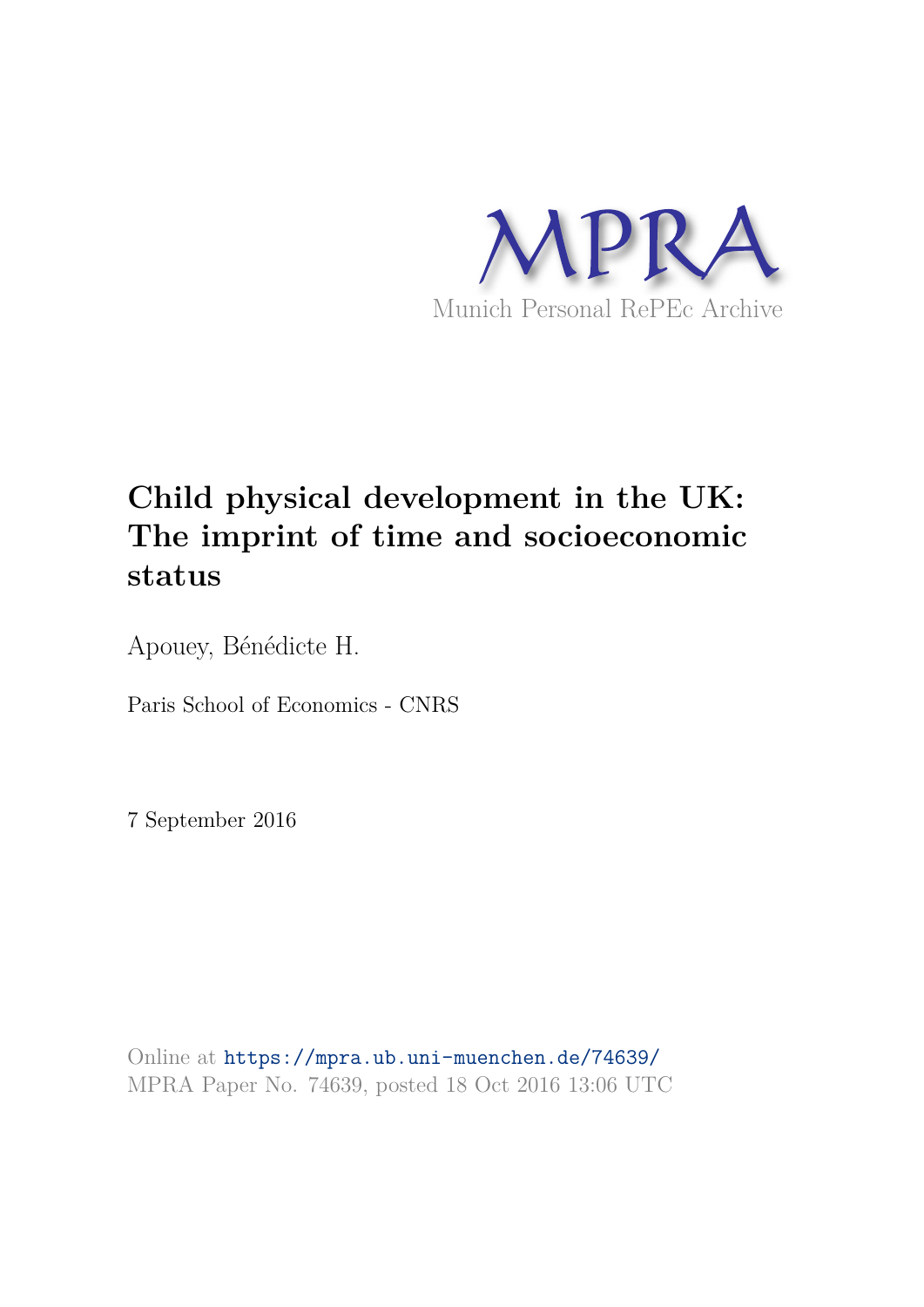## Child physical development in the UK: The imprint of time and socioeconomic status

Bénédicte H. Apouey

October 2016

Bénédicte H. Apouey Paris School of Economics – CNRS Address: 48 Boulevard Jourdan, 75014 Paris, France E-mail : bapouey@psemail.eu

#### **ABSTRACT**

**Objectives**. Social health inequalities remain a key policy challenge. The existing literature has not presented a synthetic view on the evolution of inequalities in physical development across childhood. We examine social disparities as children grow older using a range of different outcomes.

**Study design.** Population-based secondary data analysis.

**Methods**. We employ longitudinal data on British children ages 9 months to 12 years from the Millennium Cohort Study (N=13,811-18,987) and focus on multiple child physical measures: weight, BMI, overweight, fat mass, and waist circumference.

**Results**. Higher family income is associated with lower BMI (for females), less body fat, and a smaller likelihood of overweight (for both genders) on average throughout childhood. When income is multiplied by three, the probability of overweight decreases by 2.8 (95% CI -0.041 to -0.016) percentage points for females and by 2.7 (95% CI -0.038 to -0.016) percentage points for males. Social inequalities in weight, BMI, overweight, and body fat significantly widen as children grow older, for both genders. For instance, for females, when income is multiplied by three, the probability of overweight decreases by 1.6 (95% CI -0.032 to -0.000) percentage points at ages 2-3, but by 8.6 (95% CI -0.112 to -0.060) percentage points at ages 10-12.

**Conclusions**. The trajectory of social inequalities, which may reflect the cumulative effect of family socioeconomic status, is a precursor of inequalities in adulthood.

**Keywords:** Longitudinal Studies; Inequalities; Socioeconomic Status; Child; Physical Development.

**JEL classification**: I14, I18.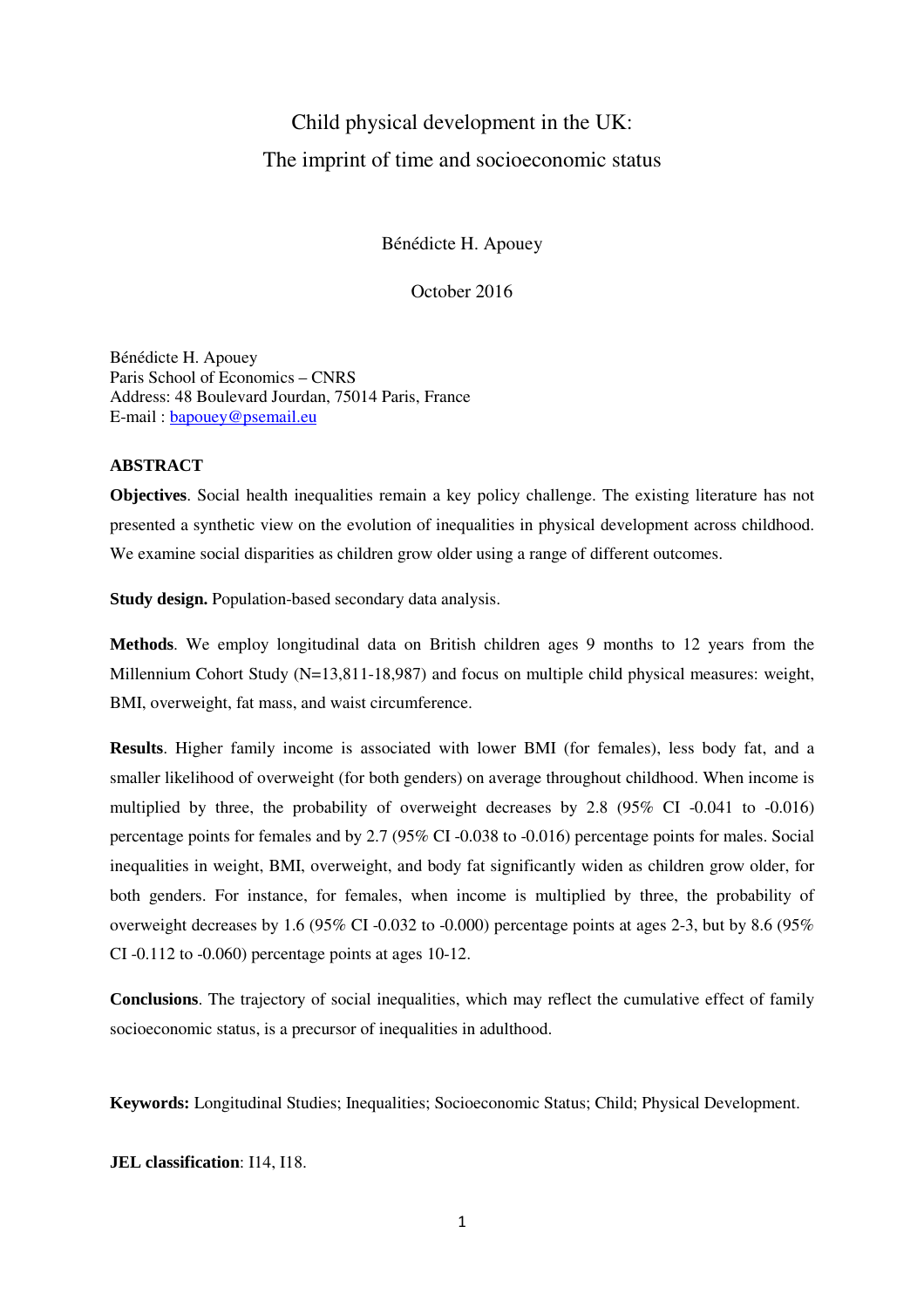#### **INTRODUCTION**

Family socioeconomic status (SES) is associated with an increased risk of overweight and obesity in childhood.<sup>1–6</sup> But little is known about the emergence and evolution of inequalities in physical outcomes as children grow older. Because physical measures develop over long periods, we may expect that the effect of SES be cumulative, which would mean that association between SES and development would strengthen with age. However, it is possible that inequalities remain stable or even decrease during childhood, for instance if the effect of peers at school, youth culture, and social norms cut across the influence of the family.<sup>7,8</sup> Knowing the ages at which the slope of gradient changes is important because it suggests an optimal age at which policies tackling inequalities should be implemented. The current analysis contributes to this line of research by examining the evolution of the gradient in child physical development across childhood in the UK.

Evidence on the shape of the development gradient is limited and results are inconsistent. In British cohort data (from the Avon Longitudinal Study of Parents and Children -- ALSPAC) that follows children from birth to age 15, the maternal education gradient in total fat mass remains flat across childhood, whereas the gradient in height increases with age, for both females and males.<sup>9</sup> Using French cross-sectional and longitudinal data for children ages 0-17, a recent article finds that the trajectory of the family SES (parents' education, household income) gradient in BMI and overweight follows an inverted U-shape: inequalities increase from birth to age 8, and decrease between 8 and 17.<sup>10</sup> Results for the US seem somewhat contradictory. Indeed, employing cross-sectional data on children ages 2-19, a study finds that the association between income (measured by the poverty-toincome ratio) and obesity is stable with age,<sup>11</sup> whereas using longitudinal data on children ages 6 to 14, another article suggests that the impact of (the log of) income on BMI decreases with age.<sup>12</sup> Finally, in a US cohort of individuals transitioning from early to middle adulthood, the maternal education gradient in offspring BMI and obesity widens with age for both females and males.<sup>13</sup>

The trajectory of the physical development gradient across childhood thus remains unclear. Differences between study findings may be explained by differences in countries (social norms and health care systems in particular) and child age ranges, but also by differences in methods. Indeed, some studies do not disentangle the cohort effect (i.e. the effect related to the year of birth) from the age effect, so that the estimated "age effect" is obscured by cohort effects. In addition, these studies do not use the same development outcomes and SES variables, which could also explain why they reach different conclusions. On a related matter, most articles do not take a unified approach on the shape of the development gradient, since they employ a limited number of physical development outcomes and SES variables.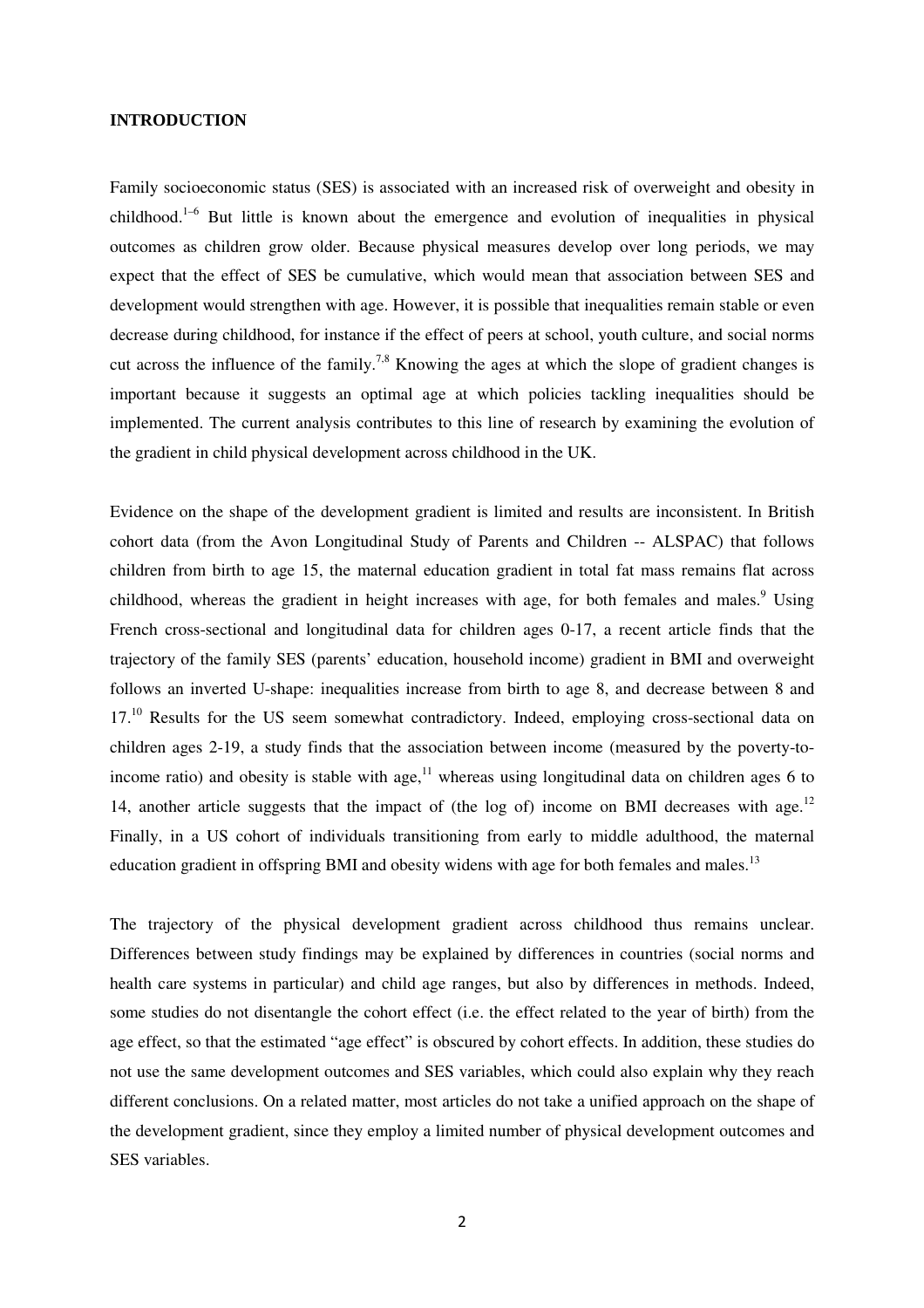Our goal here is to provide a general view of the evolution of socioeconomic differences in physical development with age in the UK. We rely on cohort data that follows the lives of children born in 2000-2002. For this reason, the age effects we capture are not obscured by cohort effects. We focus on a number of physical measures, more precisely the gender- and age-adjusted weight, body mass index (BMI), overweight, fat mass, and waist circumference. We employ several SES variables, namely family income in the main analysis, and maternal and paternal education in the sensitivity analysis.

#### **METHODS**

#### **Data**

The Millennium Cohort Study (MCS) is a research project following a sample of around 19,000 children born in the early 2000s in the UK.<sup>14</sup> Births happened over 12 months from 1 September 2000 in England and Wales and from 1 December 2000 in Scotland and Northern Ireland. The data are representative of all four UK countries. There have been five waves of the study so far, at 0-1 year, 2-3 years, 4-5 years, 6-8 years, and 10-12 years. We use all available waves, and the analysis sample contains children who have data at, at least, one point in time. The impact of attrition on the findings is discussed below.

#### **Child physical development measures**

The MCS contains information on the following physical development variables: weight, height, body fat mass, and waist circumference. Body fat mass is a measure of overall fat, whereas waist circumference, of central fat in the body. The measures are taken by trained interviewers. Weight and percentage fat mass are measured using the Tanita HD-305 or BF-522W scales, height using a Leicester stadiometer, and waist circumference using a SECA tape calibrated in millimetres. Weight is measured at each wave, but the other outcomes are not: body fat is measured in waves 4 and 5, and waist circumference in waves 3 and 4. BMI is calculated using the height and weight measures and is available in waves 2 to 5.

Using these pieces of information as well as child gender and age in months, we derive the genderand age-adjusted weight-, BMI-, body fat-, and waist-for-age z-scores, employing the "zanthro" Stata function with the British 1990 growth chart.<sup>15</sup> This enables us to obtain comparable values across sexes and ages. We complement these variables with a dichotomic variable for whether the child is overweight (including obese). This dummy is created using the "zbmicat" Stata function, which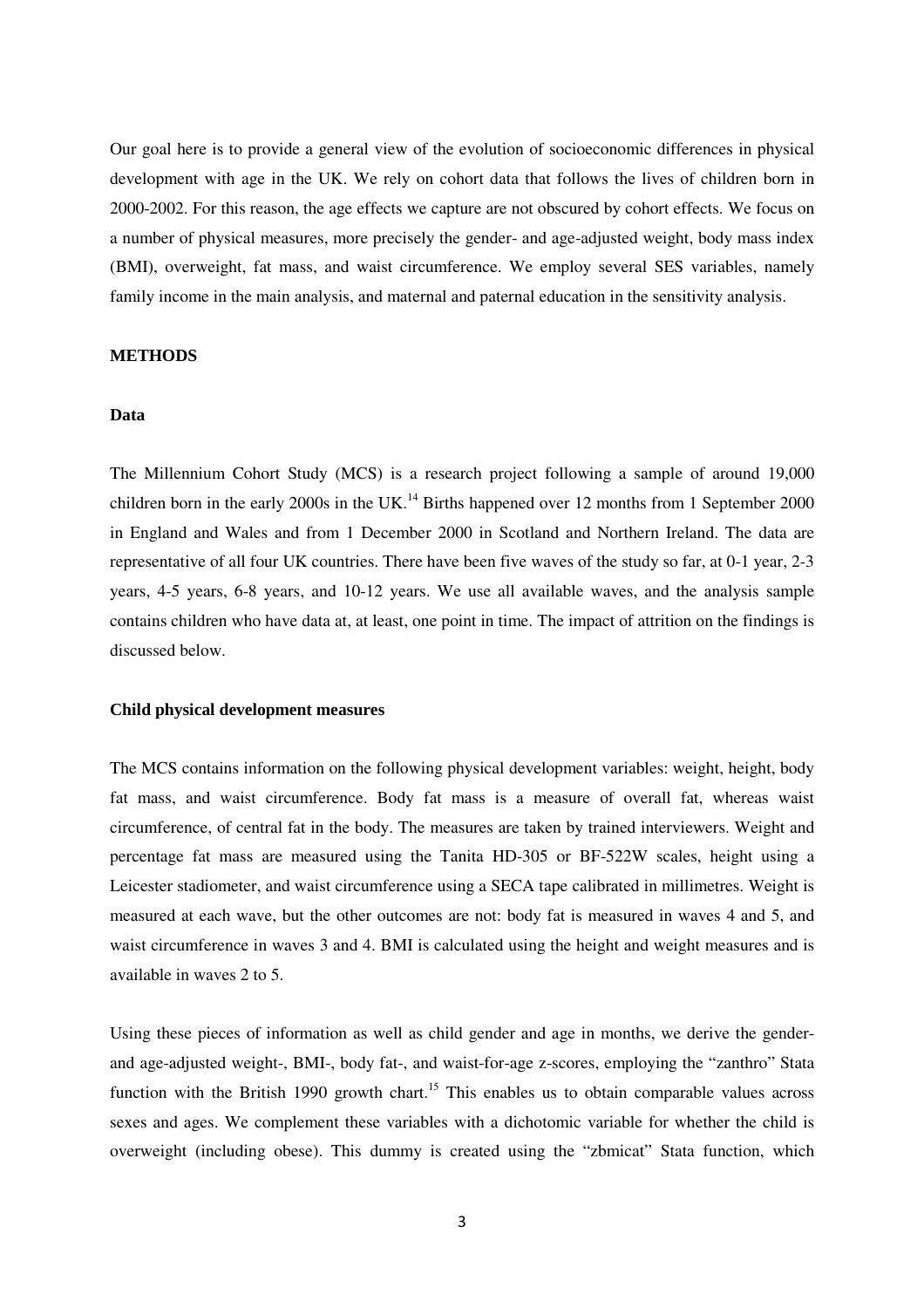employs the BMI cutoffs recommended by the Childhood Obesity Working Group of the International Obesity Taskforce (IOTF).

#### **Socioeconomic status**

Our main SES measure is weekly family income. Income is adjusted for household size and composition using the modified Organisation for Economic Cooperation and Development (OECD) equivalence scale.<sup>1</sup> Income is also adjusted for inflation using the consumer price index available from the Office for National Statistics.<sup>2</sup> We use the logarithm of income to account for nonlinearities. Our conclusions are robust to sensitivity analysis for different SES variables (maternal of paternal education).

#### **Statistical methods**

l

We estimate several regression models to examine the average slope of the gradient during childhood, the gradient at each age, and the evolution of the gradient across childhood. First, to quantify the mean level of inequalities during childhood, we regress physical development outcomes on SES (the logarithm of income) and control variables. The model is adjusted for the following variables: a series of dummies for child age  $(in$  months), $3$  dummies for whether the child is from a multiple birth (twins and triplets), the mother's age, a dummy for the presence of the father in the household, the father's age interacted with his presence, household size, and year dummies.

Second, we explore the existence of inequalities at each age. Specifically, we quantify the level of inequalities at each age and test whether this level is statistically significant from zero. We thus regress child outcomes on interaction terms between SES and child age group, and covariates. For instance, the data contain information on weight-for-age for five age groups (0-1 year, 2-3, 4-5, 6-8, and 10-12 years), so the regression for weight-for-age includes five interaction terms. We graph the coefficient on the interaction terms as a function of child age group, and show the 90% confidence interval of the coefficient. This approach quantifies the slope of inequalities for each age group, but does not test whether changes in inequalities across childhood are statistically significant.

Third, we check whether the evolution of inequalities as children grow older is significant. We regress child outcomes on SES and a series of interaction terms between SES and child age group, excluding

<sup>&</sup>lt;sup>1</sup> The scale weights the first adult as 0.67, the second adult and each child over 14 as 0.33, and each child under 14 as 0.20.

 $2$  2015 is our reference year. See http://www.ons.gov.uk/economy/inflationandpriceindices/timeseries/d7bt.

 $3$  Given than the evolution of physical outcomes is non-linear across childhood, using age dummies is more appropriate than entering age as a continuous measure.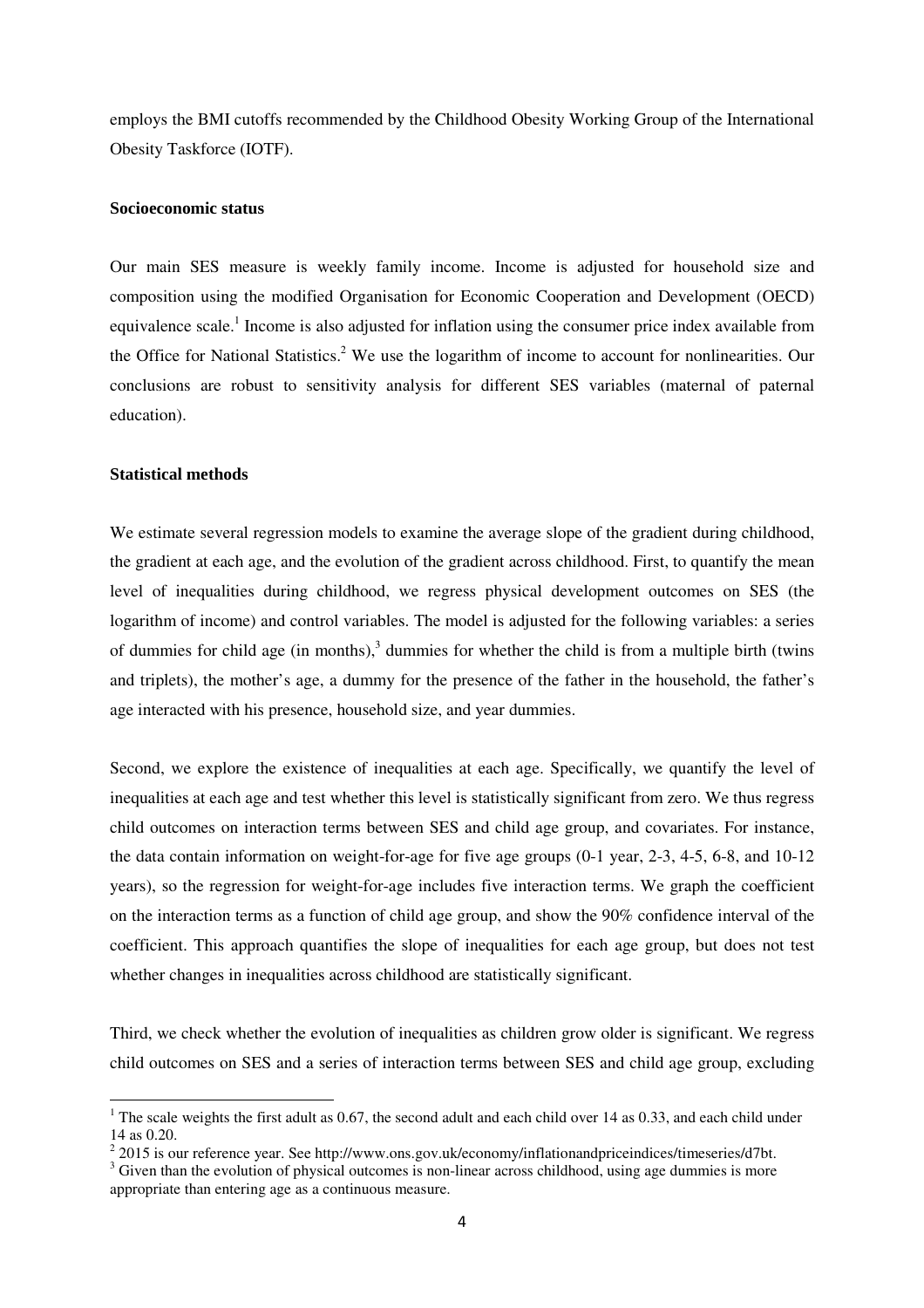the interaction term between SES and child ages 6-8 -- this interaction is our reference category (covariates are included). We suppose that our outcome of interest is weight-for-age and that the coefficient on SES is negative, which means that income is negatively correlated with weight for the reference age group (ages 6-8). If the interaction term between SES and age 10-12 years is negative, then the effect of SES on weight-for-age is significantly greater (in absolute value) at ages 10-12 than at ages 6-8, which implies that inequalities in weight widen between ages 6-8 and 10-12. We plot the coefficients on the interaction terms as a function of age groups, as well as their confidence intervals. See supplementary material S1 for details about the regression models.

An alternative model would regress child outcome on SES, an interaction term between SES and child age (which would be a continuous variable), and controls.<sup>13</sup> However, this approach would assume that the evolution of the gradient is linear across childhood, which is not true in our sample -- see our results below.

The regression models are estimated using ordinary least squares (OLS), clustering standard errors at the child level to account for multiple observations per child. For overweight, which is a dummy variable, we thus use a linear probability model. The analyses are conducted in Stata Version 11.

#### **RESULTS**

#### **Sample characteristics**

The mean equivalised income is  $\text{\pounds}460.52$ . The data contain information on weight-for-age for all age groups, on BMI-for-age and overweight at ages 2-3, 4-5, 6-8, and 10-12, on body fat-for-age at ages 6- 8 and 10-12, and on waist-for-age at ages 4-5 and 6-8. Sample size varies from 23,755 (body fat) to 68,013 (weight) (Table 1).

#### [Insert Table 1 here]

#### **The mean level of disparities**

We first quantify the mean level of disparities during childhood, separately by gender. Table 2 reports the coefficients on the logarithm of income. Females coming from higher-SES families have a greater weight score, and males from higher-SES background both have a greater weight and waist scores. In contrast, children from highier-income families are healthier in terms of BMI (for females),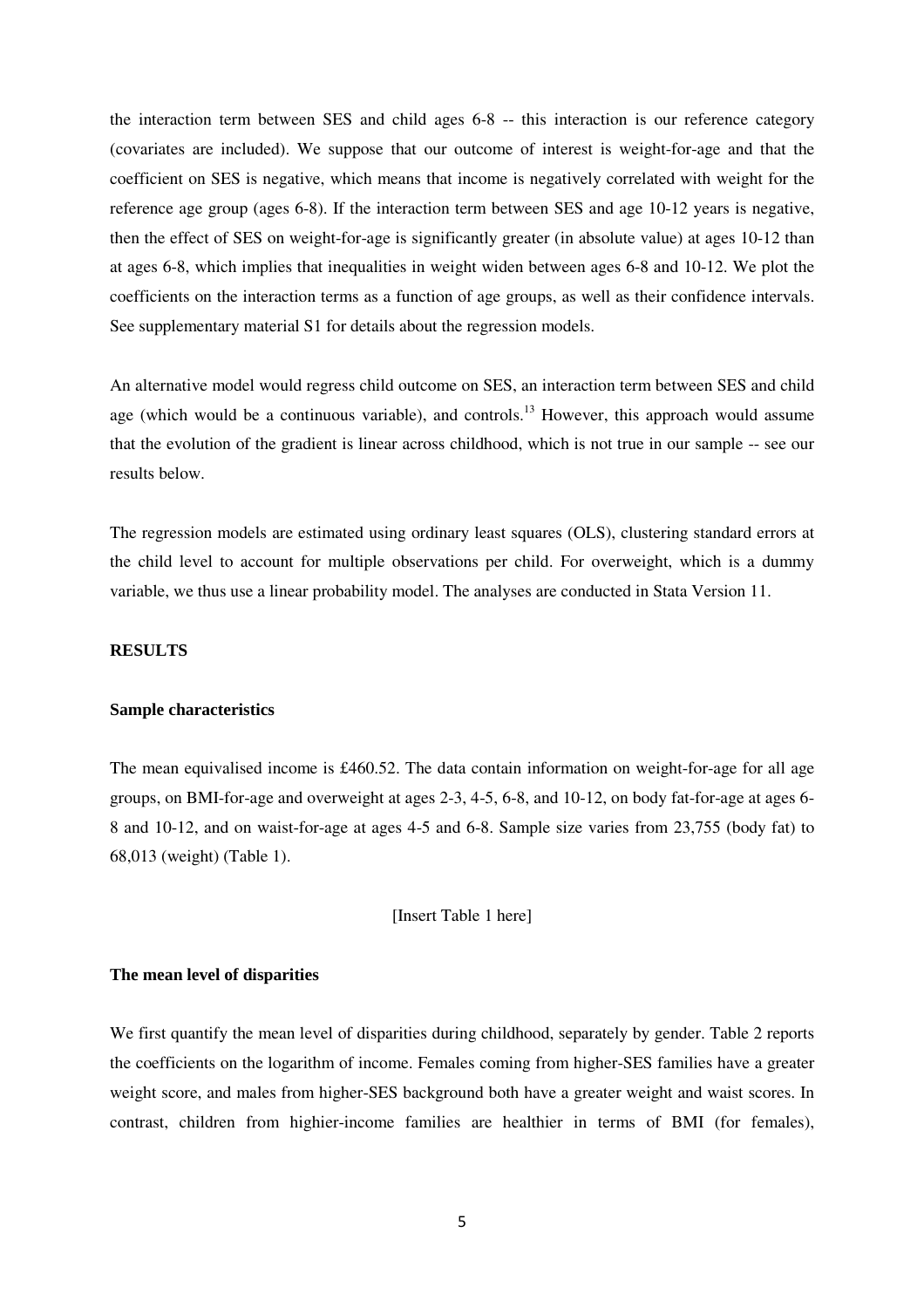overweight, and body fat (for both genders). When income is multiplied by three approximately,<sup>4</sup> the probability of overweight decreases by 2.8  $(95\% \text{ CI } -0.041 \text{ to } -0.016)$  percentage points among females and by 2.7 (95% CI -0.038 to -0.016) percentage points among males. The gradients in BMI, overweight, and body fat have the same magnitude for both genders.

#### [Insert Table 2 here]

#### **Existence of health inequalities at each age**

l

To examine the existence of health inequalities at each age, we include a complete series of interaction terms between SES and age groups in our regression models. Figure 1 represents the coefficients on these interaction terms as a function of age, their 90% confidence intervals, and a smoothing. Each graph corresponds to a child development outcome; graphs on the left hand side are for females, whereas those on the right hand side are for males. When the lower (respectively upper) bound of a confidence interval is above (resp. below) the horizontal zero line for some age group, there is a positive (resp. negative) and significant association between income and child development variable for that age group.

For both genders, the association between income and weight goes from positive in early childhood to negative in late childhood, so that at ages 10-12, children lower-income families are significantly heavier -- their weight-for-age score is larger. After a period with no social difference in early childhood, inequalities in BMI emerge starting ages 4-5 for females and 6-8 for males. In addition, higher income is significantly associated with a smaller probability of overweight for females starting ages 2-3 and for males starting 4-5. Similarly, higher income is associated with less body fat for females and males, for both age groups for which information on this outcome is available. Finally, income is positively correlated with waist circumference at ages 4-5, but the association disappears at ages 6-8, for both sexes.

#### [Insert Figure 1 here]

Figure 1 suggests that socioeconomic inequalities in weight, BMI, overweight and body fat strengthen as children get older. For instance, for females, when income is multiplied by 2.7, the probability of overweight decreases by 1.6 percentage points (95% CI -0.032 to -0.000) at ages 2-3, but by 8.6 (95% CI -0.112 to -0.060) percentage points at ages 10-12. For males, for the same increase in income, the

<sup>&</sup>lt;sup>4</sup> Multiplying income by 3 (more precisely by 2.7) is equivalent to increasing the logarithm of income by 1.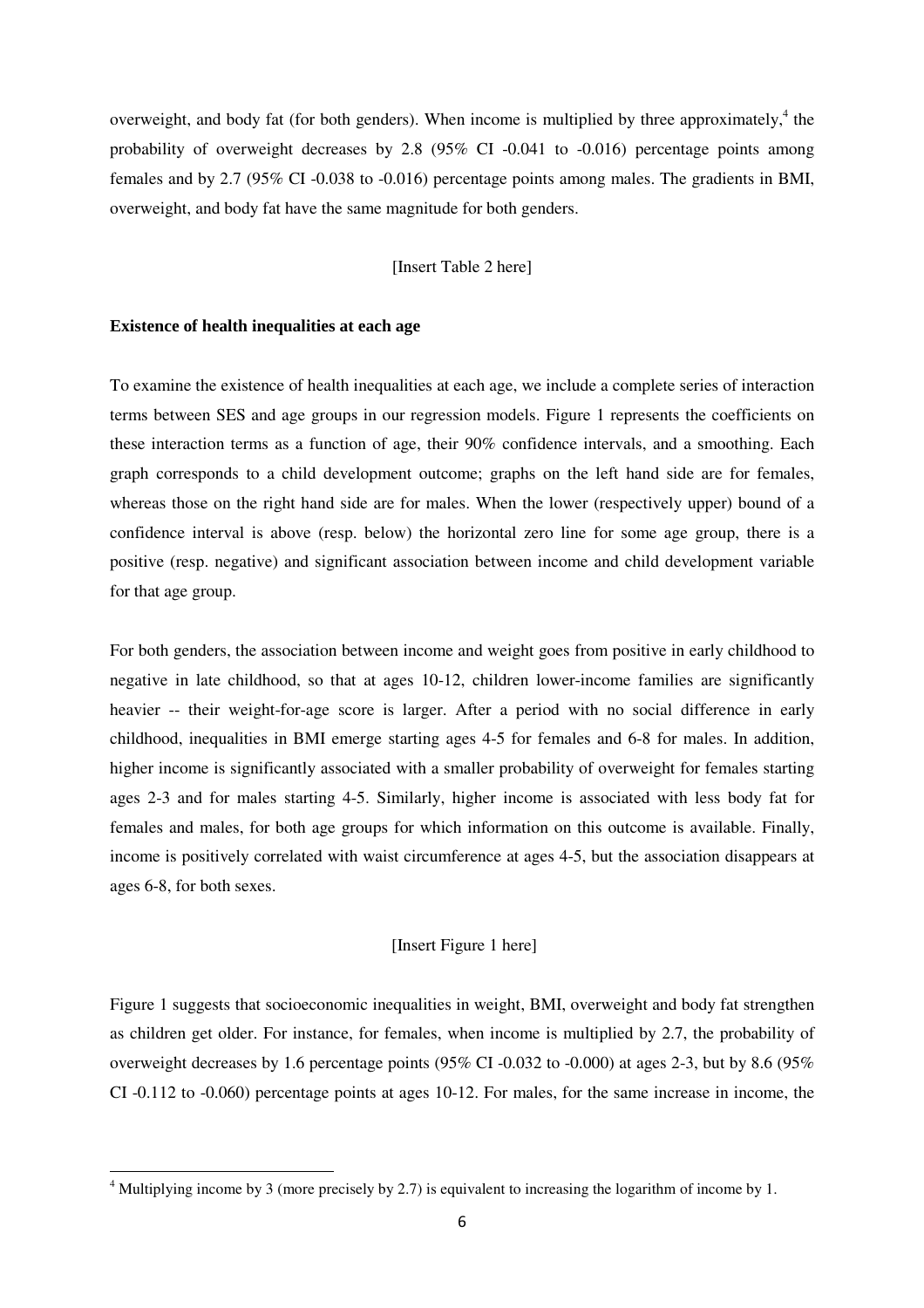probability of overweight decreases by 1.1 percentage points (95% CI -0.026 to 0.003) at ages 2-3, but by 10.4 percentage points (95% CI -0.128 to -0.079) at ages 10-12.

#### **Evolution of inequalities with age**

We test whether this trajectory of the gradient across childhood is statistically significant, by comparing the slope of the gradient for a specific age group with its slope at ages 6-8. We use interaction terms between SES and child age groups, and children ages 6-8 serve as our reference category. Figure 2 represents the coefficients on the interaction terms as a function of age, their 90% confidence intervals, and a smoothing. When the lower (respectively upper) bound of a confidence interval is above (resp. below) the horizontal zero line for some age group, the association between income and the outcome is greater (resp. smaller) for children of that age group than for children ages 6-8.

The effect of income on weight score at ages 10-12 is significantly stronger than at ages 6-8, which supports our previous finding on the emergence of social disparities in weight in late childhood. Inequalities in BMI and overweight widen as children grow older: indeed, the correlation between income and BMI and overweight continuously strengthens between ages 2-3 and 10-12, for both genders. Similarly, inequalities in body fat strengthen between ages 4-5 and 6-8. Differences in waist remain stable for females and decrease for males.

#### [Insert Figure 2 here]

#### **Sensitivity analysis**

Changes in the sample size and composition may have an impact on the evolution of inequalities with age. In particular, the number of observations varies across waves. To explore the consequences of missing data, we re-estimate our models restricting the sample to individuals with complete data at all waves for a given outcome. The results support our previous findings on the existence of inequalities favouring high-income children, for weight (at ages 10-12), BMI (from 6-8 to 10-12), overweight (starting 4-5) and body fat (at 6-8 and 10-12). The findings also suggest that disparities in these outcomes strengthen as children grow older. Like in our main analysis, we also find that there is no social difference in waist-for-age at ages 6-8. See supplementary material, Table S2 and Figure S3.

We also check the robustness of our findings by re-estimating our models but accounting for child fixed characteristics (such as ethnicity and cultural background). We thus run our regressions on the existence of inequalities at each age including child fixed effects. By construction, these models are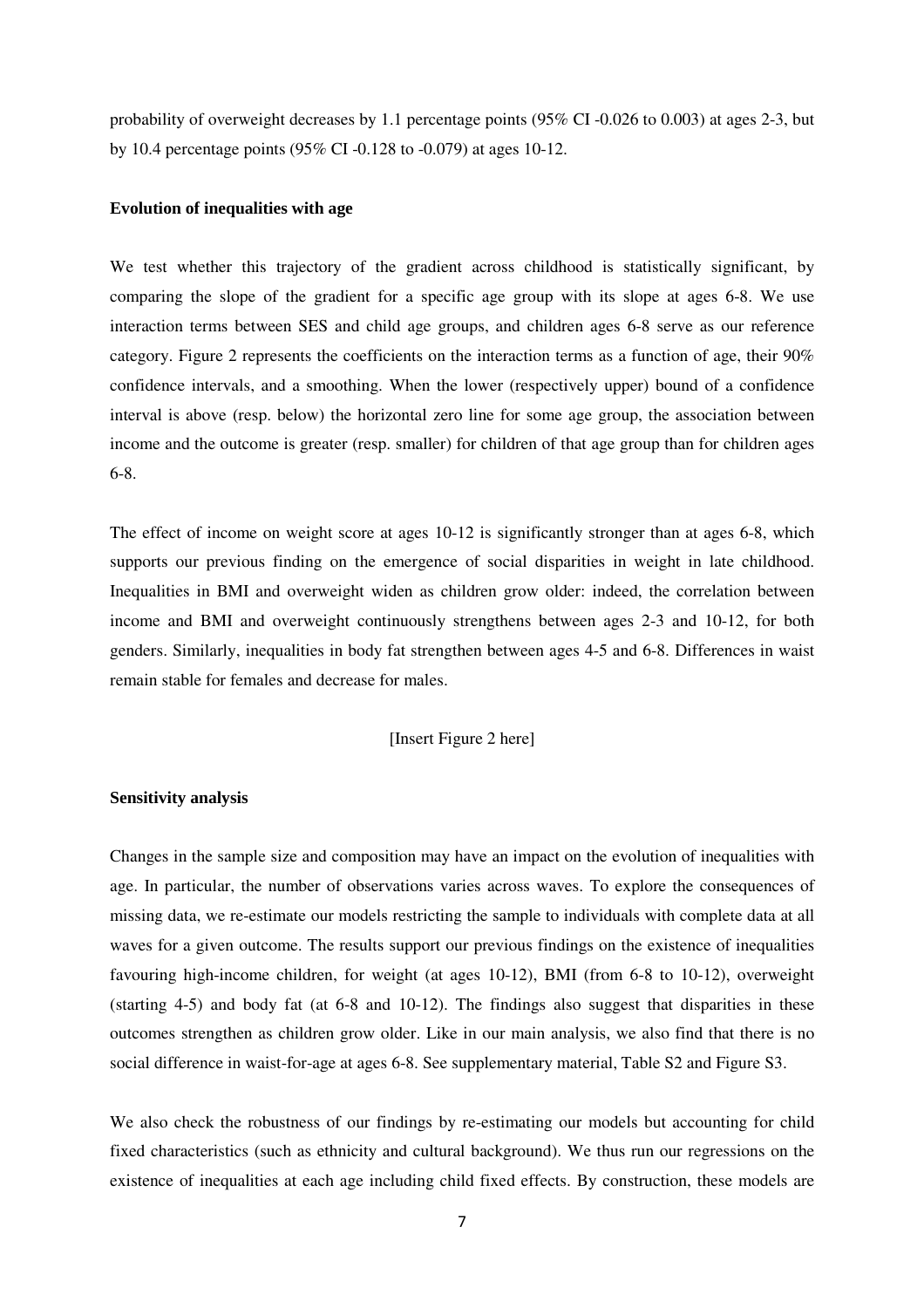estimated for the sample of children who are observed at least at two points in time. The findings are consistent with a steepening of the gradient in weight, BMI, overweight and body fat with age. In addition, and in contrast with Figure 1, we find some evidence that income-related inequalities in waist emerge between ages 4-5 and 6-8 for males. See supplementary material, Figure S4.

Our results are also robust to sensitivity analysis for different ways of measuring SES. Specifically, we use the mother's or the father's education (the age at which they left full-time education). The results are still consistent with an increase in inequalities across childhood for all outcomes except waist-forage. See supplementary material, Figures S5 and S6.

#### **DISCUSSION**

l

This article investigates whether family SES is associated with child physical measurements and whether this association changes as children get older for a cohort of British children. The key strength of this study is our unified approach to assess the trajectory of the gradient, since we focus on a range of physical development and SES variables. Inequalities are established in childhood, since significant inequalities are found in overweight and body fat-for-age for both genders, and in BMI-for-age for females. Social disparities in BMI, overweight, and body fat have the same magnitude between sexes. Interestingly, social differences in most body size measures markedly increase as children get older. This result is also found when we employ alternative SES variables. The widening of inequalities may reflect either the cumulative effect of family SES on child physical development, or an increase in the contemporaneous effect of SES as children grow older, or unrealized latent effects that do not appear until children are older.

Our findings on the widening of inequalities in the UK are consistent with previous evidence. Indeed, the maternal education gradients in offspring obesity and (unadjusted) BMI increase with age in the US for both females and males.<sup>13</sup> Using data on *reported* height and weight, it has also been shown that social disparities in child BMI and overweight increase from birth to age 8 and then decrease afterward in France. Our results for the UK are thus consistent with the trajectory in early childhood in France. While we use *measured* physical outcomes, the study for France employs reported data, which capture subjective perceptions on body size and may be biased. This bias likely depends on family SES and child age, which could explain why our findings are different for children above  $8$ .<sup>10</sup>

More generally, our findings are also in line with some results on the trajectory of the gradient in general health throughout childhood.<sup>5</sup> In particular, studies highlight that the gradient in family income

 $<sup>5</sup>$  Recent studies also investigate the evolution of social health inequalities for adultes.<sup>43,44</sup></sup>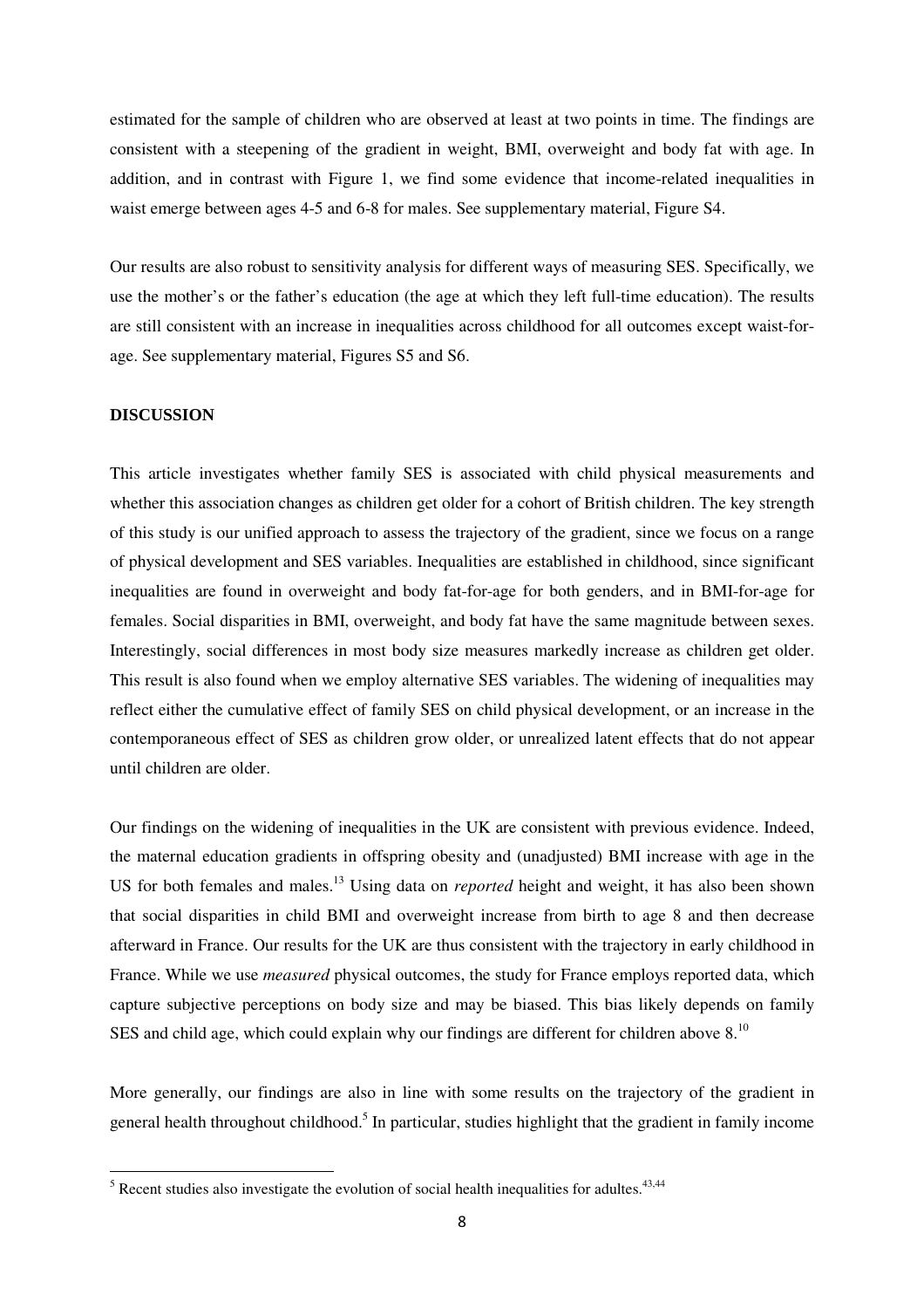and child subjective general health increases with age in the USA, $^{16,17}$  Canada, $^{18}$  and France.<sup>19</sup> In contrast, our results are at odd with recent results on subjective general health for the UK which highlight that social inequalities in health remain constant with age.<sup>9,20,21</sup> However changes in the health gradient in the UK are still debated.<sup>22,23</sup> Moreover, we need to be ready for the possibility that the trajectory of the gradient in objective physical measures and subjective general health be different.

Our results should be interpreted in light of several limitations. First, we describe the evolution of the gradient for one specific cohort of children. These children grew up in a particular policy context: starting 1999, child health featured highly on the Labour administration's political agenda, and the MCS children were born at the start of concerted policy efforts by the Labour government to reduce health inequalities.<sup>24</sup> For this reason, it is unclear whether our findings apply to other generations and other European countries. Second, this paper quantifies the correlation between family SES and child body size outcomes, but does not evaluate the causal impact of SES on outcomes.<sup>25</sup> Third, our data do not contain information on outcomes for children of all ages, so that the trajectories we describe are not complete – in particular, body fat and waist are only measured at two points in time.

Finally, our article does not give a broad overview of the role of different factors to predict child development -- this would be an entire new study in and of itself. Indeed, we focus on two measures of family SES (family income and parental education), adjusting for a small number of child and household characteristics. In particular, our analysis does not take physical activity, sedentary time, and feeding practices into account, although they are major determinants of some child development outcomes: physical activity reduces child fat mass,<sup>26</sup> while an "low-energy-dense, low fat, high fiber" dietary pattern is negatively associated with fat mass among British children.<sup>27</sup> As far as schooling is concerned, our approach does not explore the role of programs related to physical activity and diet in schools. There is some evidence that they are insufficient by themselves to fight overweight in children, but that they have an effect when they are part of broader intervention policies.<sup>28</sup> Our study does not precisely examine the role of family structure and functioning either, although studies have found that child overweight is more prevalent among children of divorced parents<sup>29</sup> and that poor family functioning (poor communication, poor behavior control, and family conflicts) is correlated with increased risk of child overweight.<sup>30</sup> Moreover, given that the perception of healthy growth may differ between cultures and may have an effect on feeding practices, a comprehensive study should also take family cultural background into account.<sup>31–33</sup> Note also that parental overweight and high birth weight are significant determinants of child overweight.<sup>34</sup> As far as SES is concerned, in addition to family income and parents' education, parental literacy could also be used as a SES indicator -- we expect literacy to be positively associated with child healthy development. On a related matter, parental health literacy and numeracy also predict development: higher health literacy decreases the odds of obesity,<sup>35</sup> while lower numeracy is associated with having a child who is either underweight or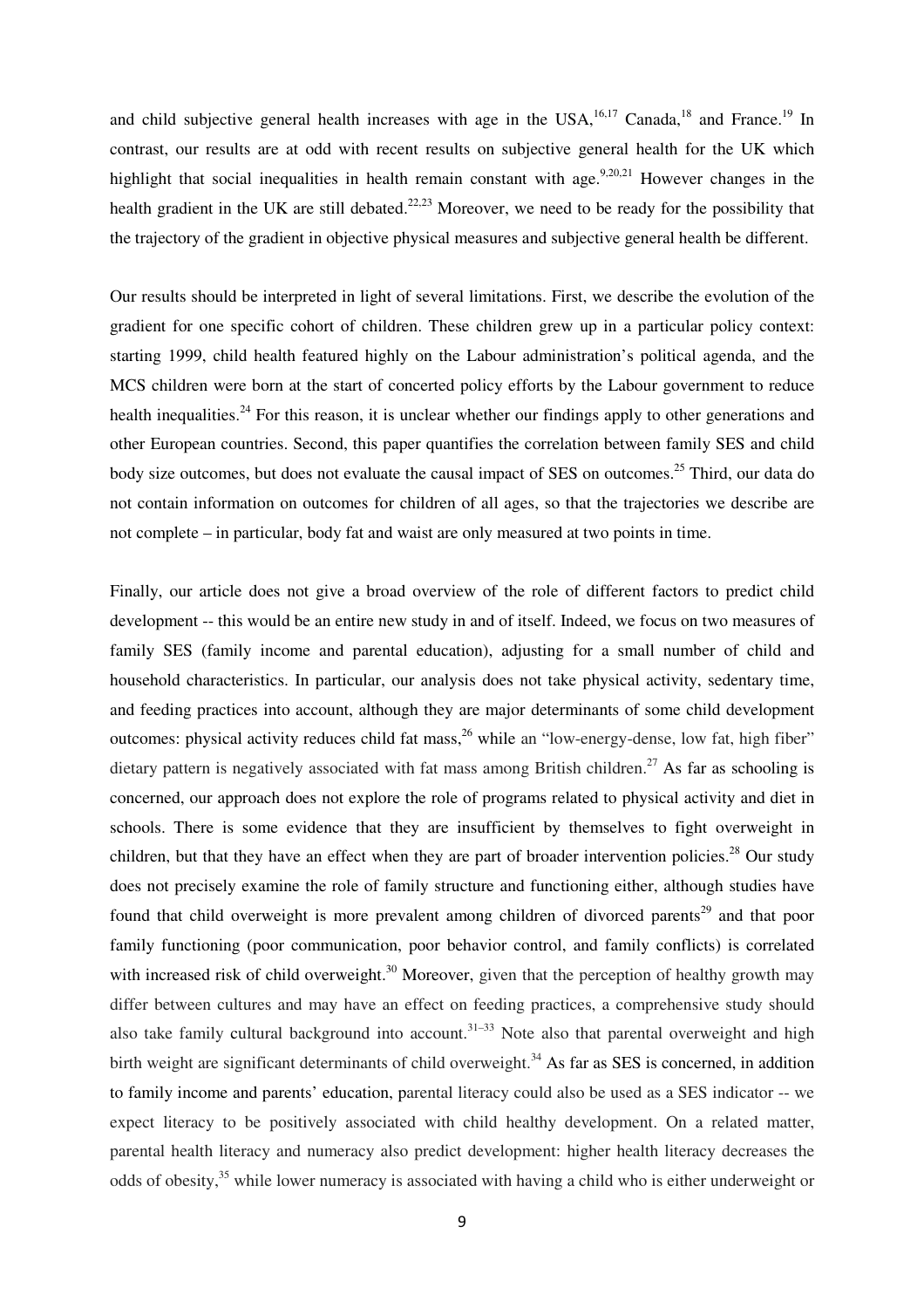overweight.<sup>36</sup> In addition to family-level characteristics and SES, area-level factors may have an independent effect on child physical development. For instance, urbanization level is positively associated with child adiposity, $37$  while neighborhood socioeconomic disadvantage increases child adiposity and obesity.38–40 Interestingly, the effect of SES on child development might be different depending on the geographical environment: comparing the effect of family- and district-level SES on child overweight in suburban, urban, and highly urban districts, studies indicate that SES is associated with childhood overweight in more urbanized areas, but not in suburban areas.<sup>41,42</sup> Accounting for all of these factors in our analysis may change the size of the coefficients on family SES, if the factors are correlated not only with child development but also with family SES. Note however that our fixed effect model already takes into account factors that remain constant over time (such as family cultural background, or urbanicity for families which do not move).

Our study highlights that the relationship between family SES and child physical outcomes is generally significant and increases with age. Several potential mechanisms may underlie this association: physical activity, dietary patterns, cultural background, and physical and social environment are undoubtedly relevant explanations. Further research exploring the role of these factors for low and high-SES families could help establish why social inequalities exist and strengthen in the early years. This could contribute to the design of policies reducing health disparities more effectively.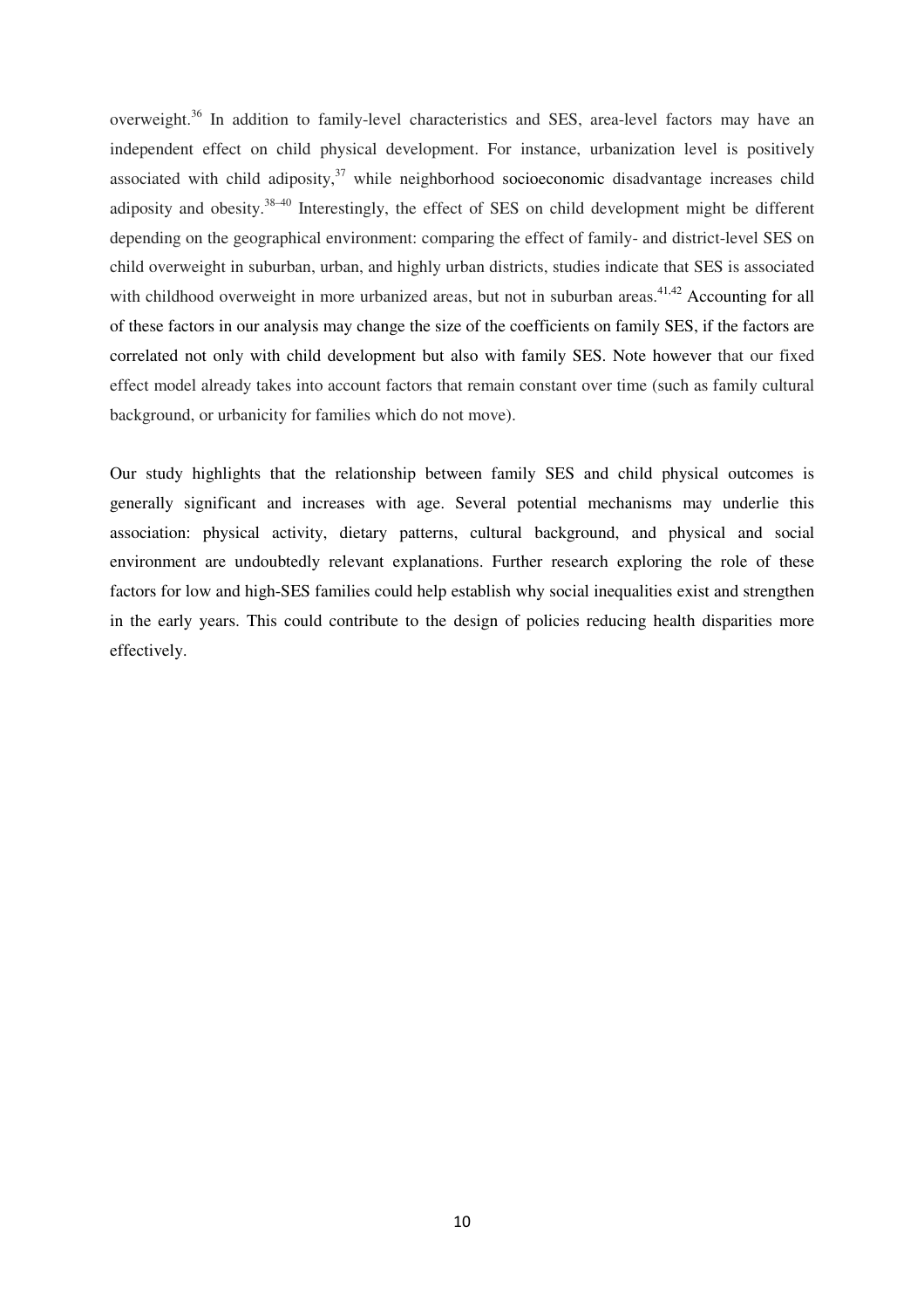**Acknowledgements.** We thank Pierre-Yves Geoffard and an anonymous referee for helpful comments. This research did not receive any specific grant from funding agencies in the public, commercial, or not-for-profit sectors.

**Funding:** None.

**Competing interests:** None declared.

**Ethical approval:** This study involves secondary analysis of publicly available data. Ethics approval for data collection was obtained from a Multi-centre Research Ethics Committee in the UK.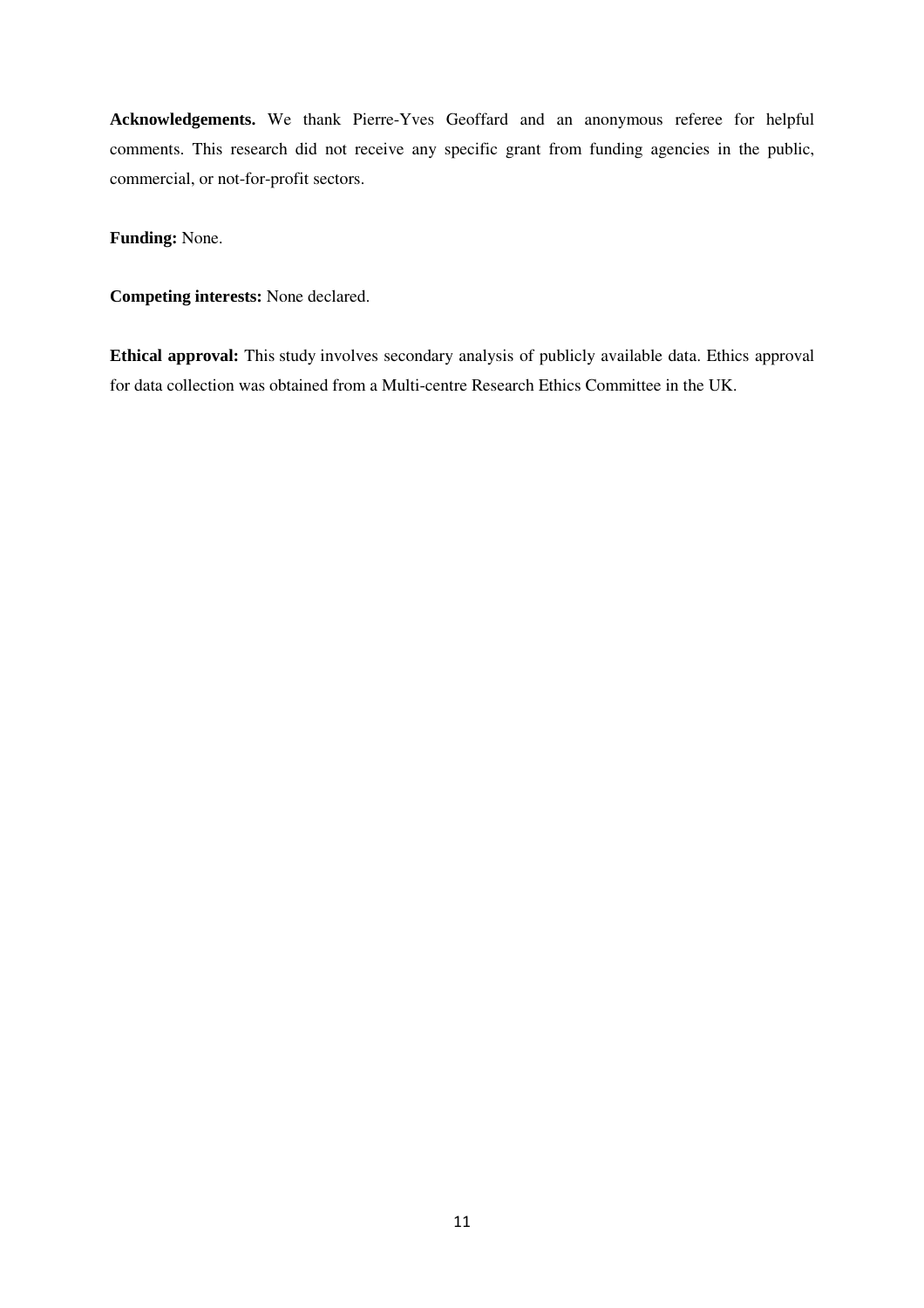## **TABLES AND FIGURES**

|                       | Wave 1                   | Wave 2     | Wave 3     | Wave 4     | Wave 5        | <b>Observations</b> | <b>Individuals</b>    |
|-----------------------|--------------------------|------------|------------|------------|---------------|---------------------|-----------------------|
| Age group             | $0-1$ year               | 2-3 years  | 4-5 years  | 6-8 years  | $10-12$ years | (at least one)      | (at least one)        |
| Mean age              | 9 months                 | 3 years    | 5 years    | 7 years    | 11 years      | measure)            | measure) <sup>*</sup> |
| Weight-for-age (SD)   | $-0.49(1.36)$            | 0.33(1.10) | 0.32(1.08) | 0.32(1.03) | 0.53(1.12)    | 68,013              | 18,987                |
| BMI-for-age (SD)      |                          | 0.48(1.06) | 0.44(1.05) | 0.35(1.05) | 0.54(1.22)    | 49,730              | 16,679                |
| Overweight (SD)       | $\overline{\phantom{0}}$ | 0.23(0.42) | 0.21(0.40) | 0.19(0.39) | 0.27(0.44)    | 49,787              | 16,679                |
| Body fat-for-age (SD) | $\overline{\phantom{a}}$ |            |            | 0.41(1.10) | 0.01(1.53)    | 23,755              | 14,314                |
| Waist-for-age (SD)    | $\overline{\phantom{0}}$ |            | 0.56(1.11) | 0.68(0.99) |               | 23,778              | 13,811                |
|                       |                          |            |            |            |               |                     |                       |

Table 1. Distributions of physical outcomes at each age

Notes. \*This is the number of children with one or more measures at any age.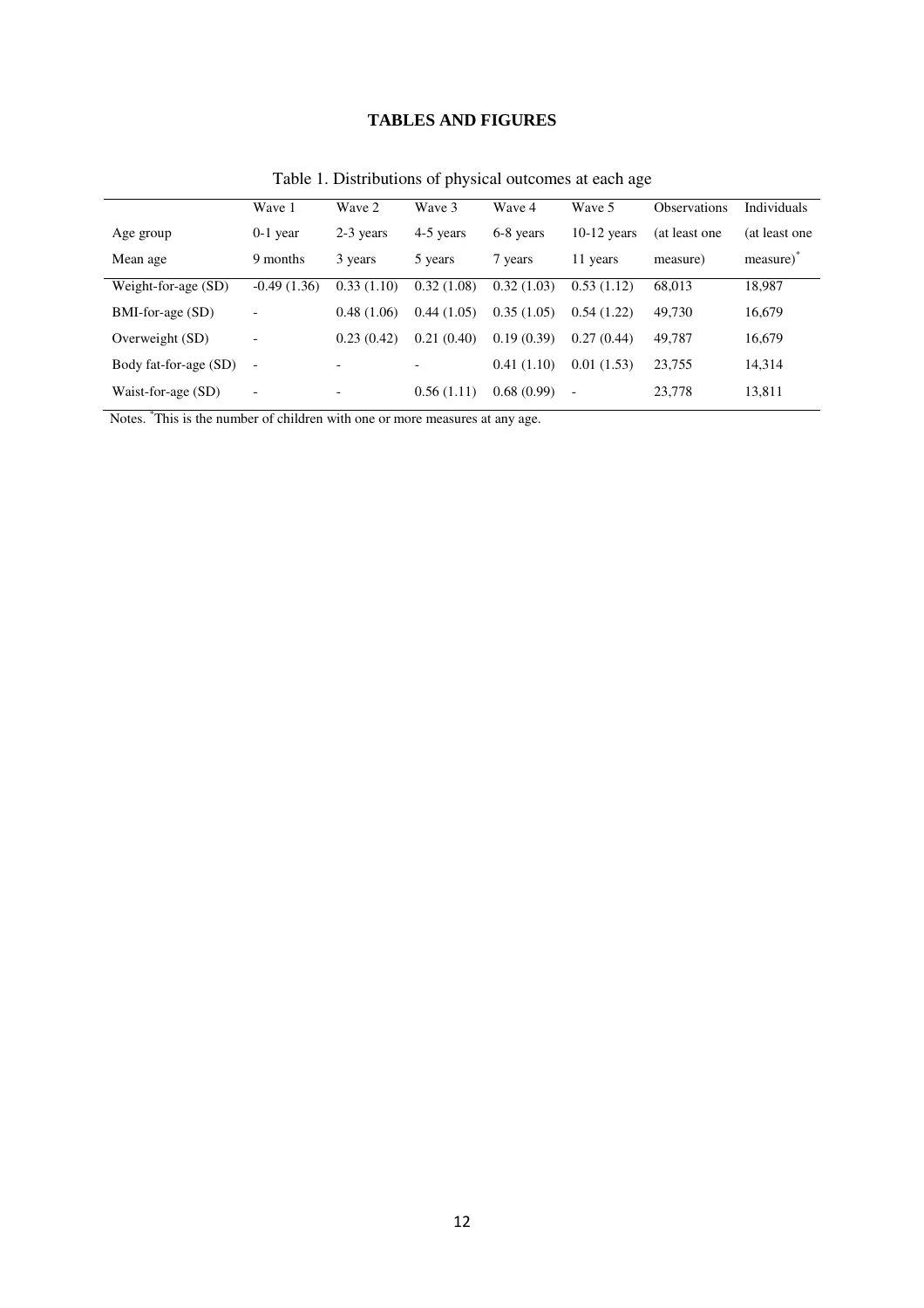|                           | Females  |                                        | Males    |                                        | p for<br>gender |
|---------------------------|----------|----------------------------------------|----------|----------------------------------------|-----------------|
|                           | Coeff.   | 95% CI                                 | Coeff.   | 95% CI                                 | difference      |
| Panel A. Weight-for-age   |          |                                        |          |                                        |                 |
| Ln(income)                | 0.058    | $(0.026 \text{ to } 0.090)$            | 0.087    | $(0.057 \text{ to } 0.118)$            | 0.060           |
| Observations              | 33,525   |                                        | 34,488   |                                        |                 |
| Panel B. BMI-for-age      |          |                                        |          |                                        |                 |
| Ln(income)                | $-0.040$ | $(-0.074 \text{ to } -0.005)$          | $-0.026$ | $(-0.059 \text{ to } 0.008)$           | 0.177           |
| <b>Observations</b>       | 24,619   |                                        | 25,111   |                                        |                 |
| Panel C. Overweight       |          |                                        |          |                                        |                 |
| Ln(income)                | $-0.028$ | $(-0.041 \text{ to } -0.016)$ $-0.027$ |          | $(-0.038 \text{ to } -0.016)$          | 0.676           |
| <b>Observations</b>       | 24,642   |                                        | 25,145   |                                        |                 |
| Panel D. Body fat-for-age |          |                                        |          |                                        |                 |
| Ln(income)                | $-0.242$ | $(-0.304 \text{ to } -0.180)$          |          | $-0.216$ $(-0.267 \text{ to } -0.165)$ | 0.305           |
| <b>Observations</b>       | 11,781   |                                        | 11,974   |                                        |                 |
| Panel E. Waist-for-age    |          |                                        |          |                                        |                 |
| Ln(income)                | 0.037    | $(-0.004 \text{ to } 0.078)$           | 0.050    | $(0.010 \text{ to } 0.090)$            | 0.050           |
| <b>Observations</b>       | 11,704   |                                        | 12,074   |                                        |                 |

Table 2. The average level of social inequalities in childhood

Notes. Covariates are included.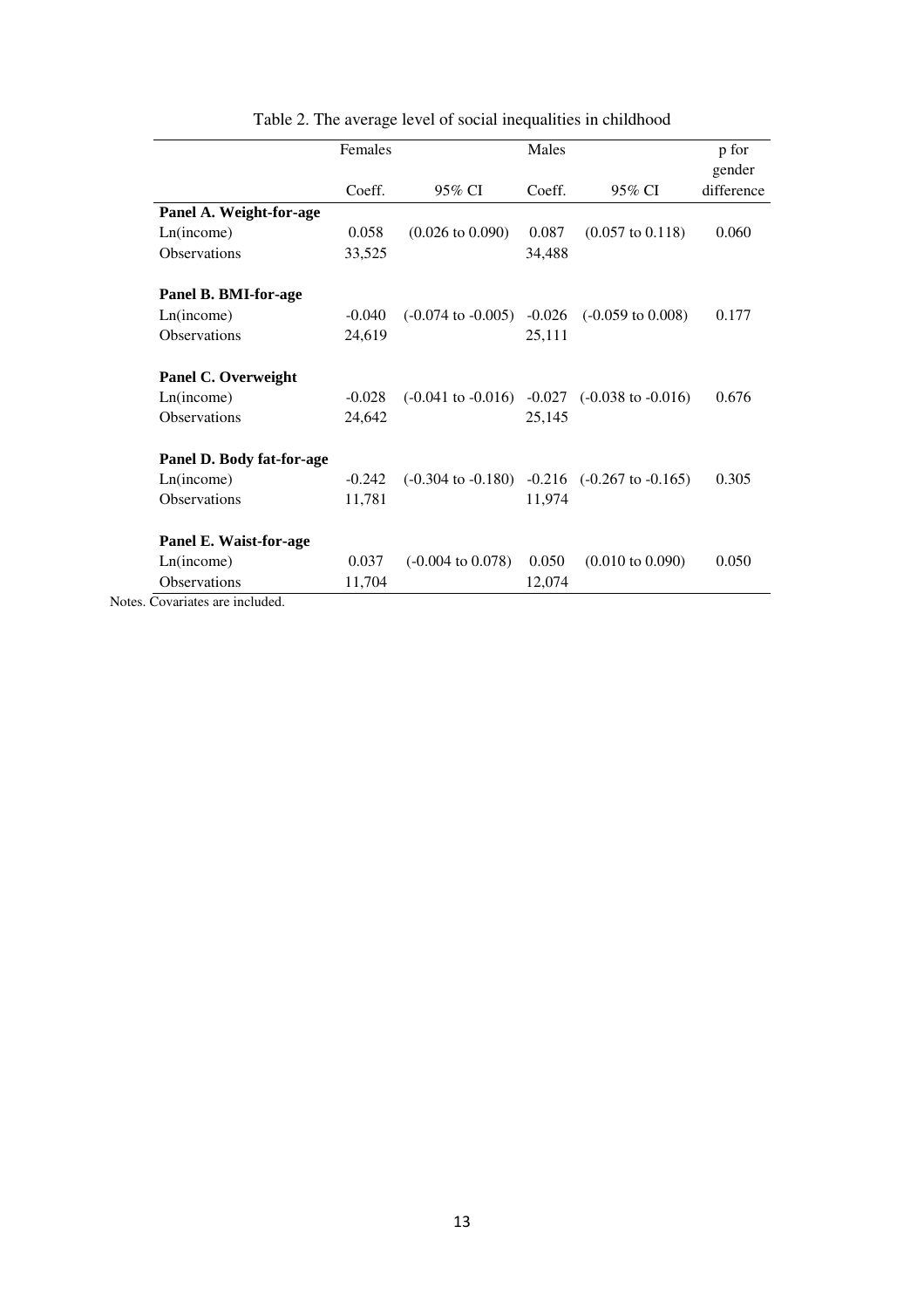

## Figure 1. Existence of inequalities at each age

Notes. Covariates are included.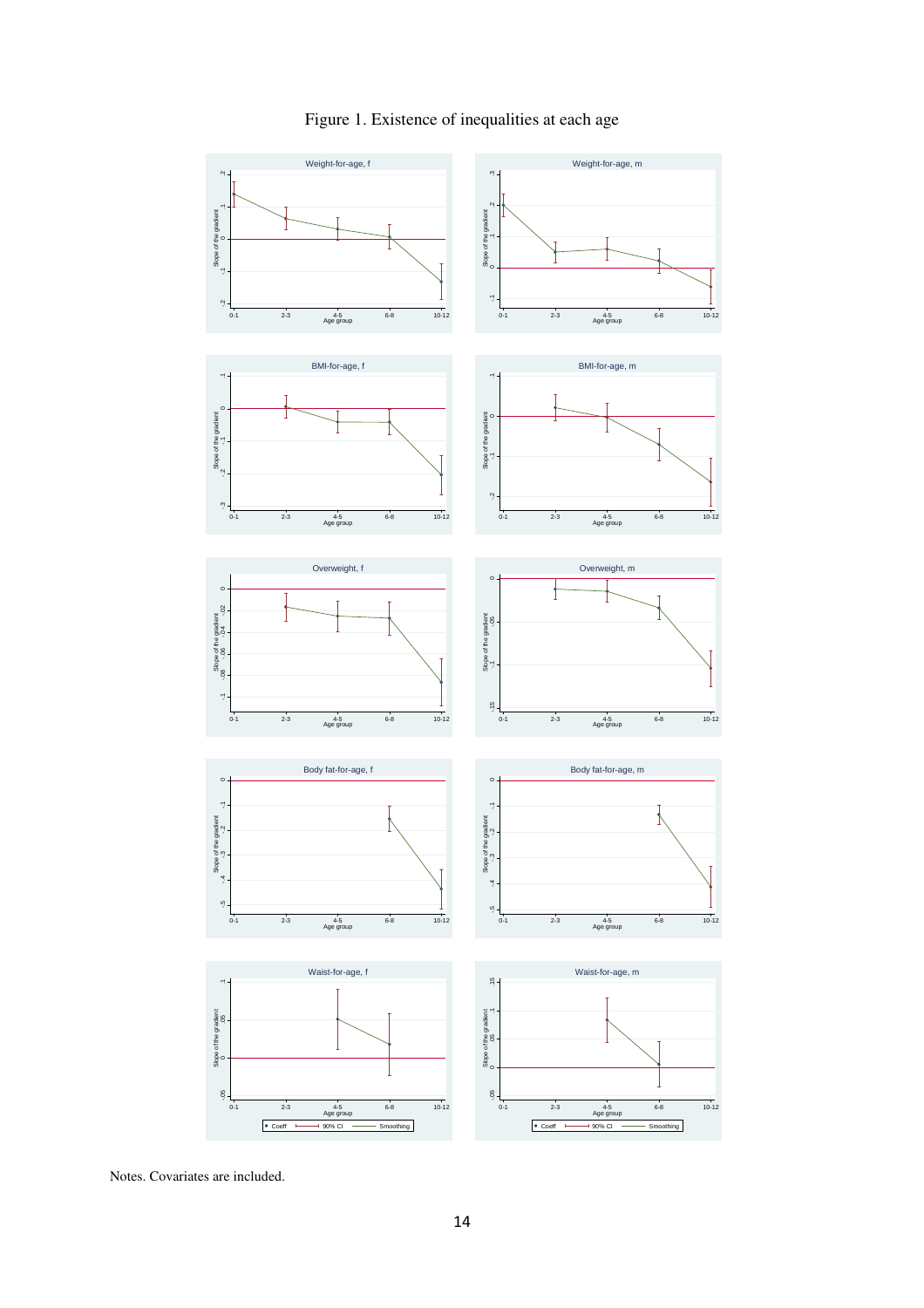

## Figure 2. Evolution of inequalities across childhood

Notes. Covariates are included.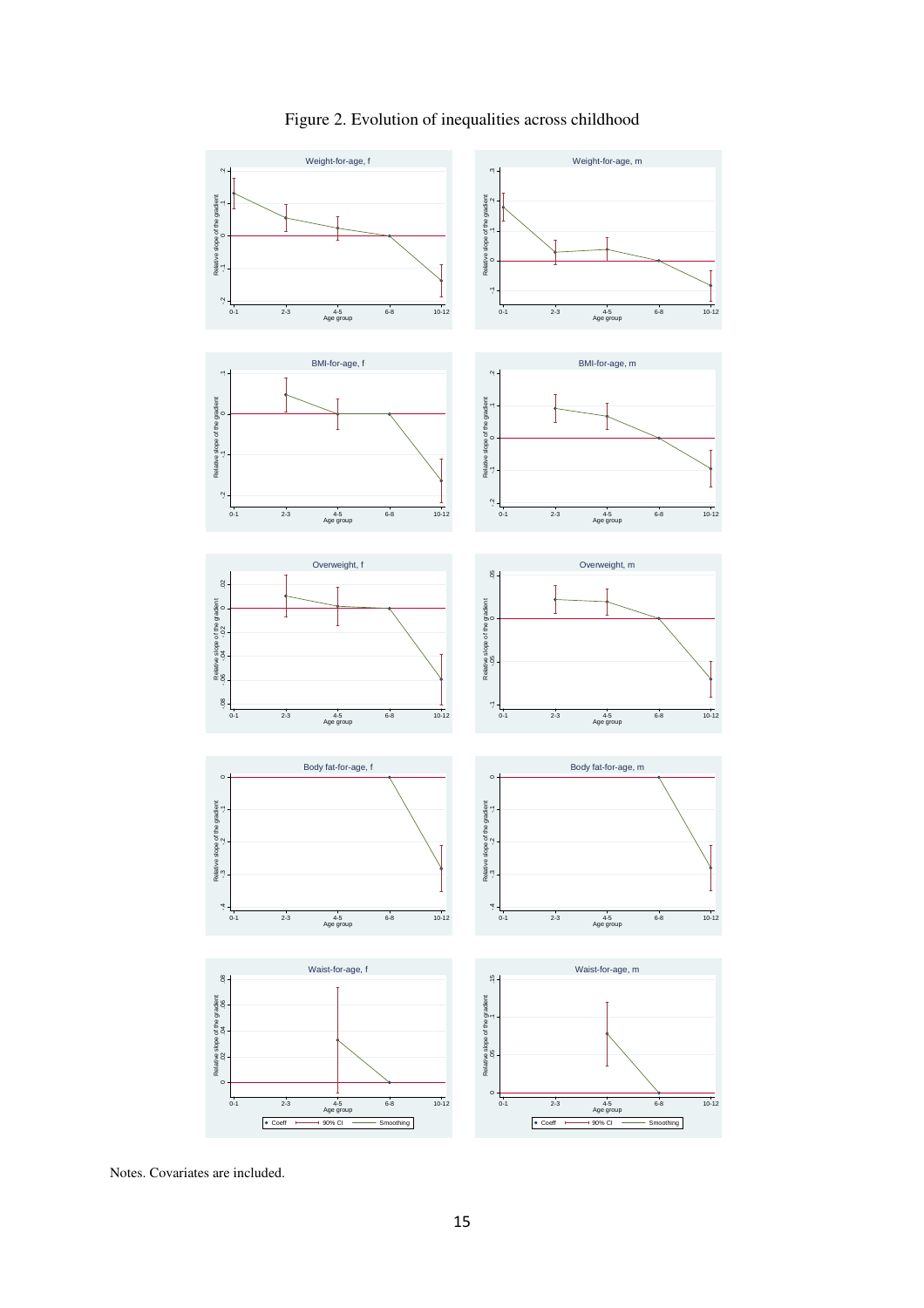#### **Material S1. Regression models**

We estimate several regression models to examine the average size of the gradient during childhood, the gradient at each age, and the evolution of the gradient across childhood.

#### **Average level of inequalities during childhood**

First, to quantify the mean level of inequalities during childhood, we estimate the following regression model:

$$
Y_{it} = \alpha + \text{SES}_{it} \beta + X_{it} \zeta + \varepsilon_{it} \tag{1}
$$

where *Y* is the physical development outcome, *SES* represents the logarithm of income, and *X* are the control variables.

#### **Existence of inequalities at each age**

Second, we check whether income is correlated with physical outcome at each age, using the following regression:

$$
Y_{it} = \alpha + SES_{it} \times I_{(0-1)it} \beta_{0-1} + SES_{it} \times I_{(2-3)it} \beta_{2-3} + SES_{it} \times I_{(4-5)it} \beta_{4-5} + SES_{it} \times I_{(6-8)it} \beta_{6-8} + SES_{it} \times I_{(10-12)it} \beta_{10-12} + X_{it} \zeta + \varepsilon_{it}
$$
\n(2)

where  $I_{(0-1)}$  is a dummy variable that equals 1 if the child is 0-1 year old, and 0 otherwise. Similarly,  $1_{(2-3)}$ ,  $1_{(4-5)}$ ,  $1_{(6-8)}$ , and  $1_{(10-12)}$  are dummy variables that equal 1 if the child is 2-3, 4-5, 6-8, and 10-12 years old.  $SES\times1_{(0-1)}$ ,  $SES\times1_{(2-3)}$ ,  $SES\times1_{(4-5)}$ ,  $SES\times1_{(6-8)}$  and  $SES\times1_{(Age\ 10-12)}$  are interaction terms between SES and age groups.  $\delta_{0-1}$  thus captures the effect of SES on child physical outcome at ages 0-1. If *β0-1* is positive (respectively negative) and significantly different from zero, then the effect of SES on child development at ages 0-1 is positive (resp. negative) and significant. *β2-3*, *β4-5*, *β6-8*, and *β10-12* are defined in the same way. In Figures 1, S3, S4, S5, and S6, we graph *β0-1*, *β2-3*, *β4-5*, *β6-8*, and *β10-12* as a function of child age group, together with their 90% confidence intervals. This approach quantifies the slope of inequalities for each age group, but does not test whether changes in inequalities across childhood are statistically significant.

#### **Evolution of inequalities across childhood**

We check whether the evolution of inequalities across childhood is significant employing the following model:

$$
Y_{it} = \alpha + SES_{it}\beta + SES_{it} \times I_{(0-1)it} \delta_{0-1} + SES_{it} \times I_{(2-3)it} \delta_{2-3} + SES_{it} \times I_{(4-5)it} \delta_{4-5} + SES_{it} \times I_{(10-12)it} \delta_{10-12} + X_{it} \zeta + \varepsilon_{it}
$$
\n(3)

where *β* captures the main effect of SES. In the series of interaction terms, children ages 6-8 serve as the reference category, so  $\delta_{6-8}$  is set to 0.  $\delta_{0-1}$  captures the effect of SES on the child physical outcome at ages 0-1, compared with its effect at ages 6-8. If *δ0-1* is positive (resp. negative) and significant, then the effect of SES on child development at ages 0-1 is greater (resp. smaller) than at ages 6-8. Similarly,  $\delta_{2,3}$ ,  $\delta_{4,5}$ , and  $\delta_{10,12}$  capture the effect of SES on the child physical outcome at ages 2-3, 4-5, and 10-12, compared with its effect at ages 6-8. In Figure 2, we plot  $\delta_{0-1}$ ,  $\delta_{2-3}$ ,  $\delta_{4-5}$ , and  $\delta_{10-12}$  as a function of child age group, together with their 90% confidence intervals.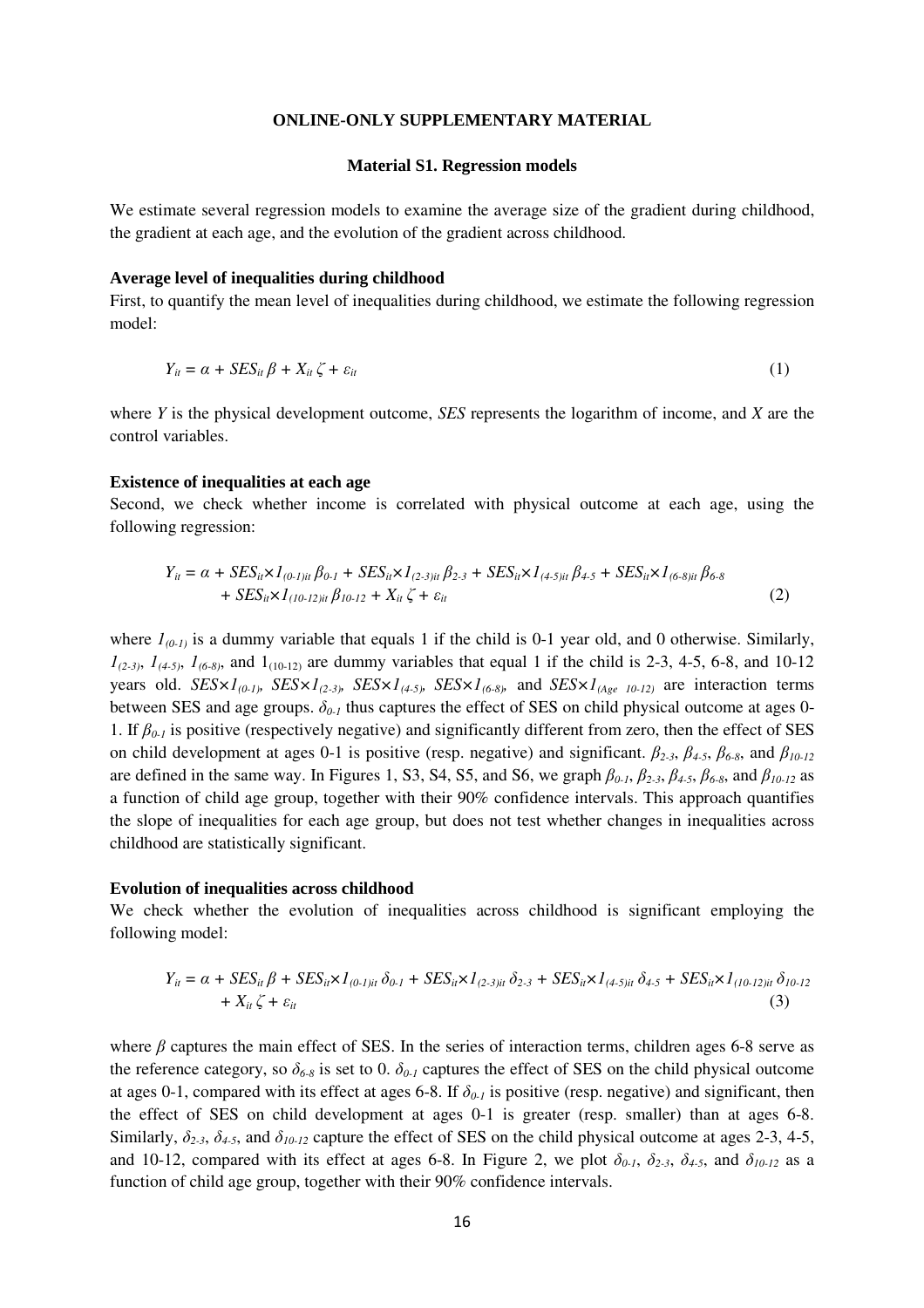|                    | Wave 1 | Wave 2  | Wave 3  | Wave 4 | Wave 5 |
|--------------------|--------|---------|---------|--------|--------|
| Age group          | $0-1$  | $2 - 3$ | $4 - 5$ | $6-8$  | 10-12  |
| Weight-for-age     | 17,703 | 13,062  | 13,137  | 11,074 | 13,037 |
| <b>BMI-for-age</b> |        | 12,797  | 13,113  | 10,788 | 13,032 |
| Overweight         |        | 12,823  | 13,136  | 10,791 | 13,037 |
| Body fat-for-age   |        |         |         | 10,958 | 12,797 |
| Waist-for-age      |        |         | 13,043  | 10,735 |        |

Table S2. Number of observations at each wave

Notes. The table reports the number of observations we use in the main analysis. At wave 4, the number of observations is smaller than in other waves. Indeed, in that wave, the data contain information on "measurement circumstances" which enables us to eliminate observations for which measurement is not perfectly clean. See the MCS user guide.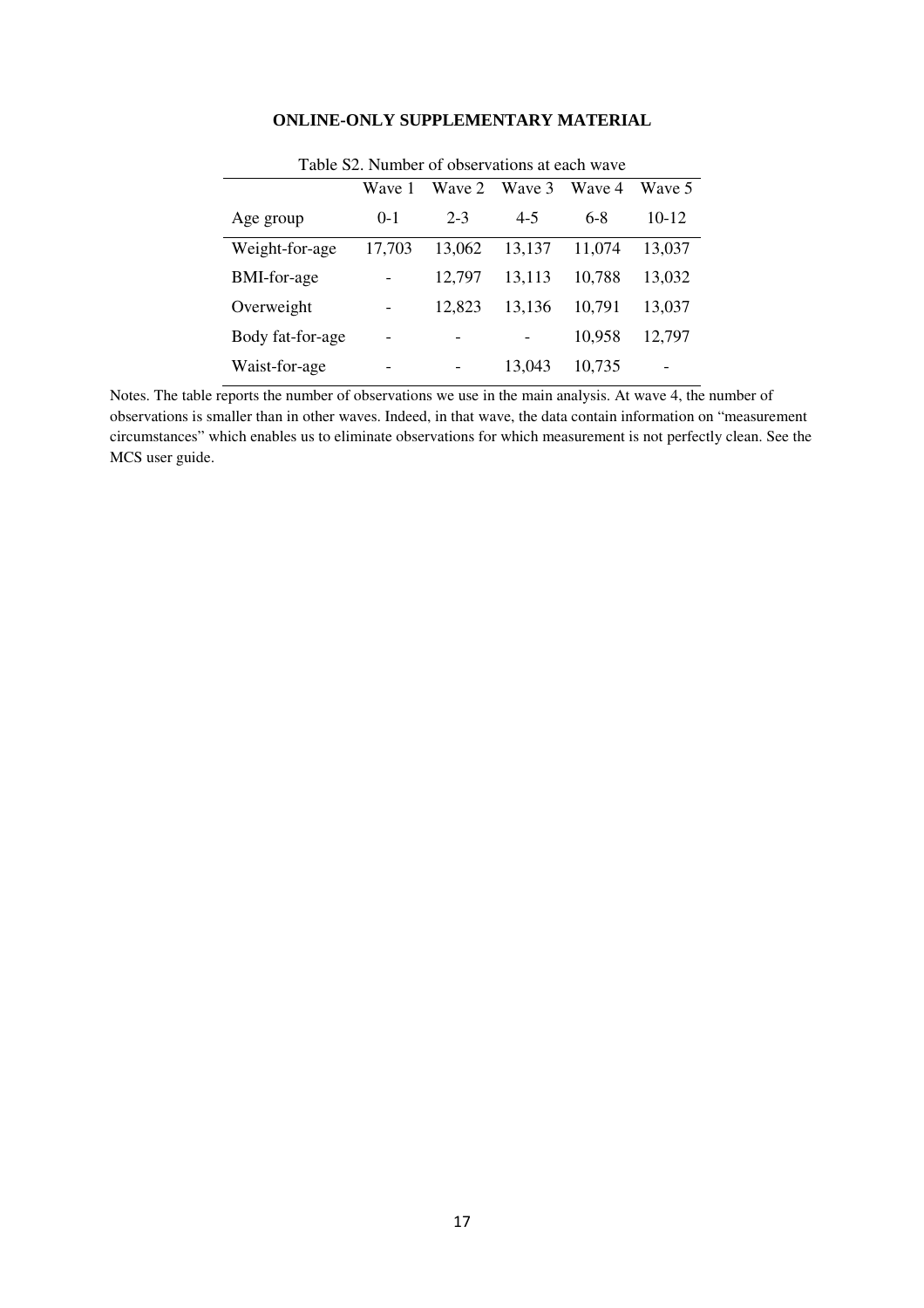Figure S3. Existence of inequalities at each age, for children with complete data at all waves

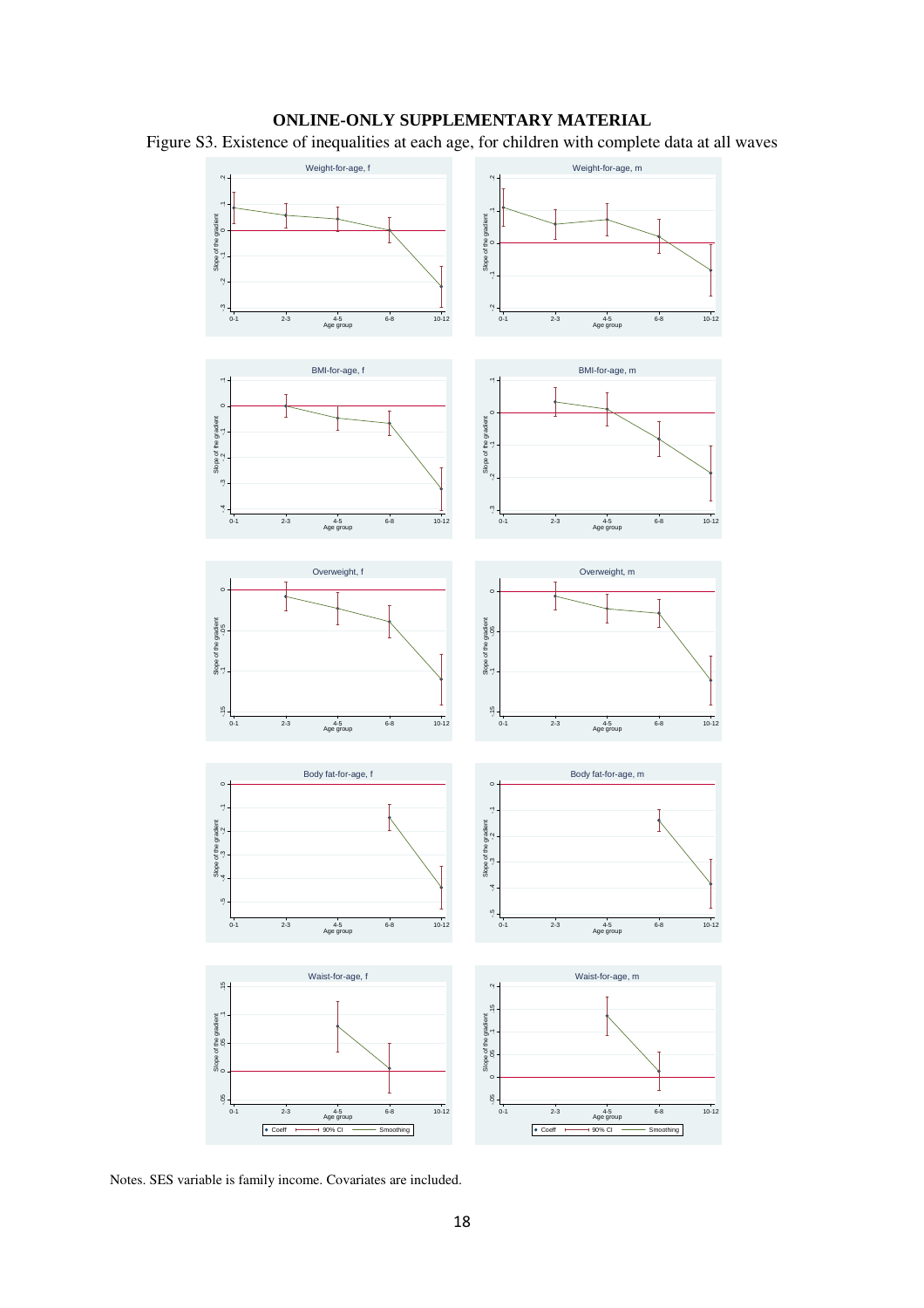

Figure S4. Existence of inequalities at each age, accounting for child fixed effects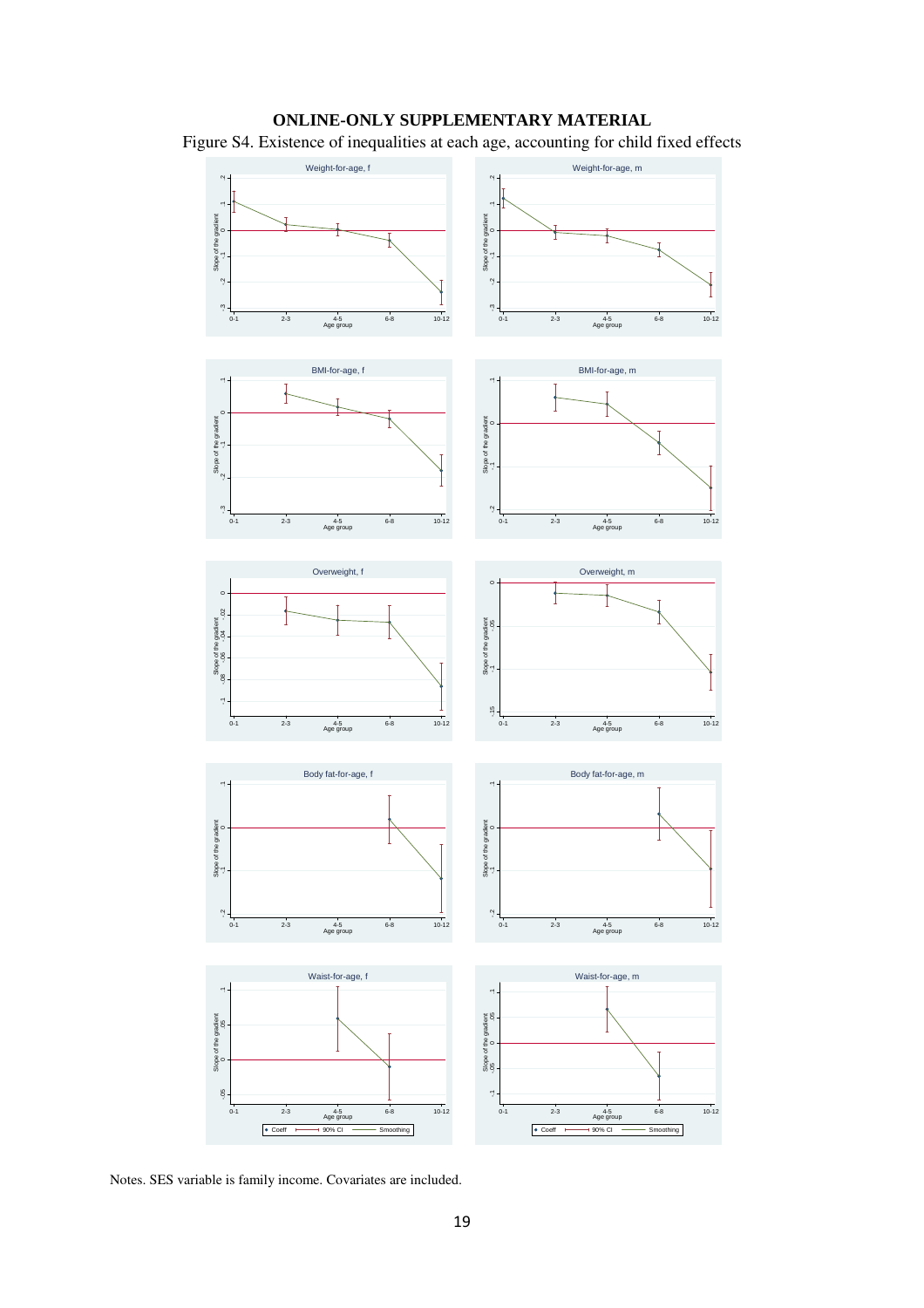

**ONLINE-ONLY SUPPLEMENTARY MATERIAL**

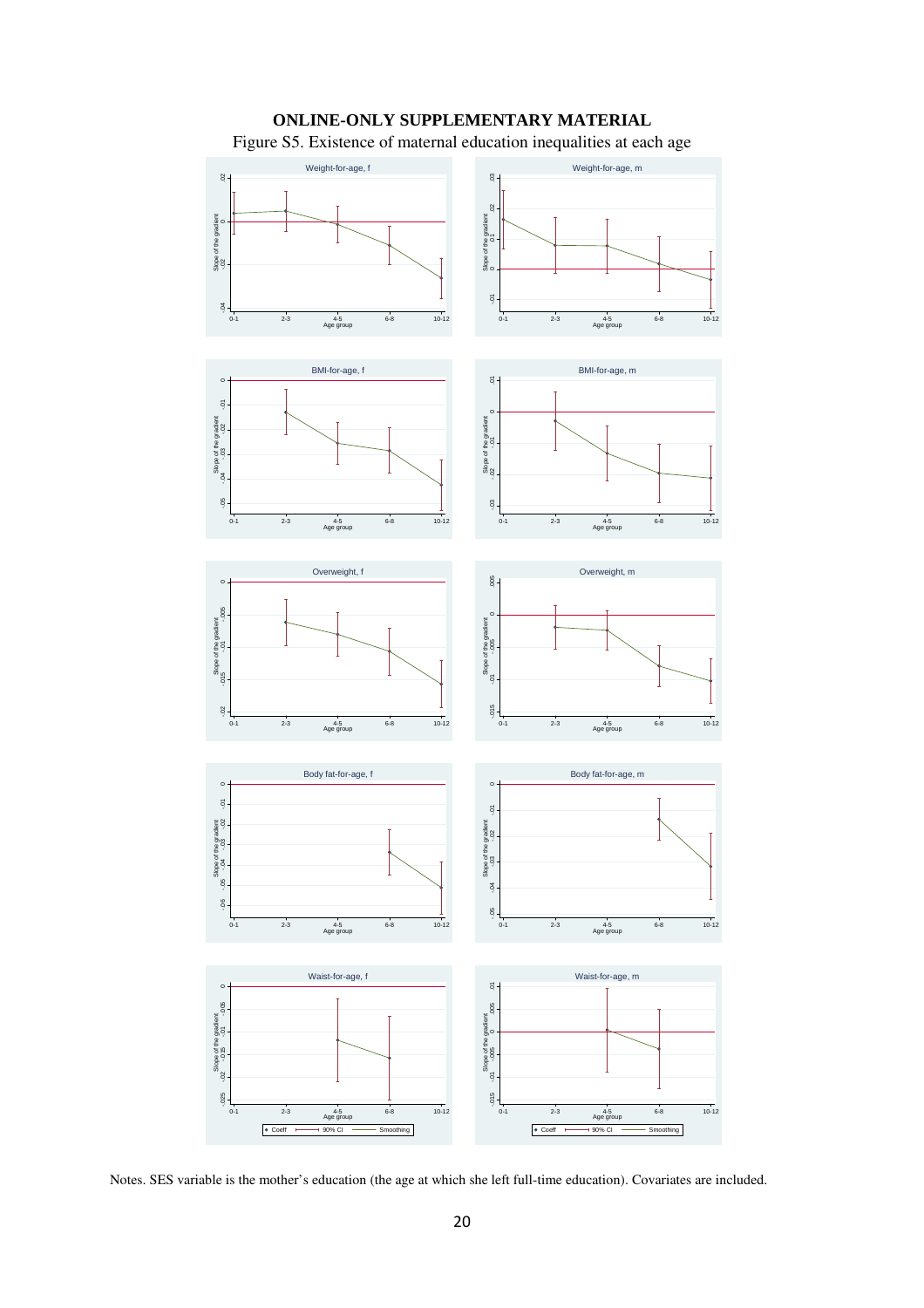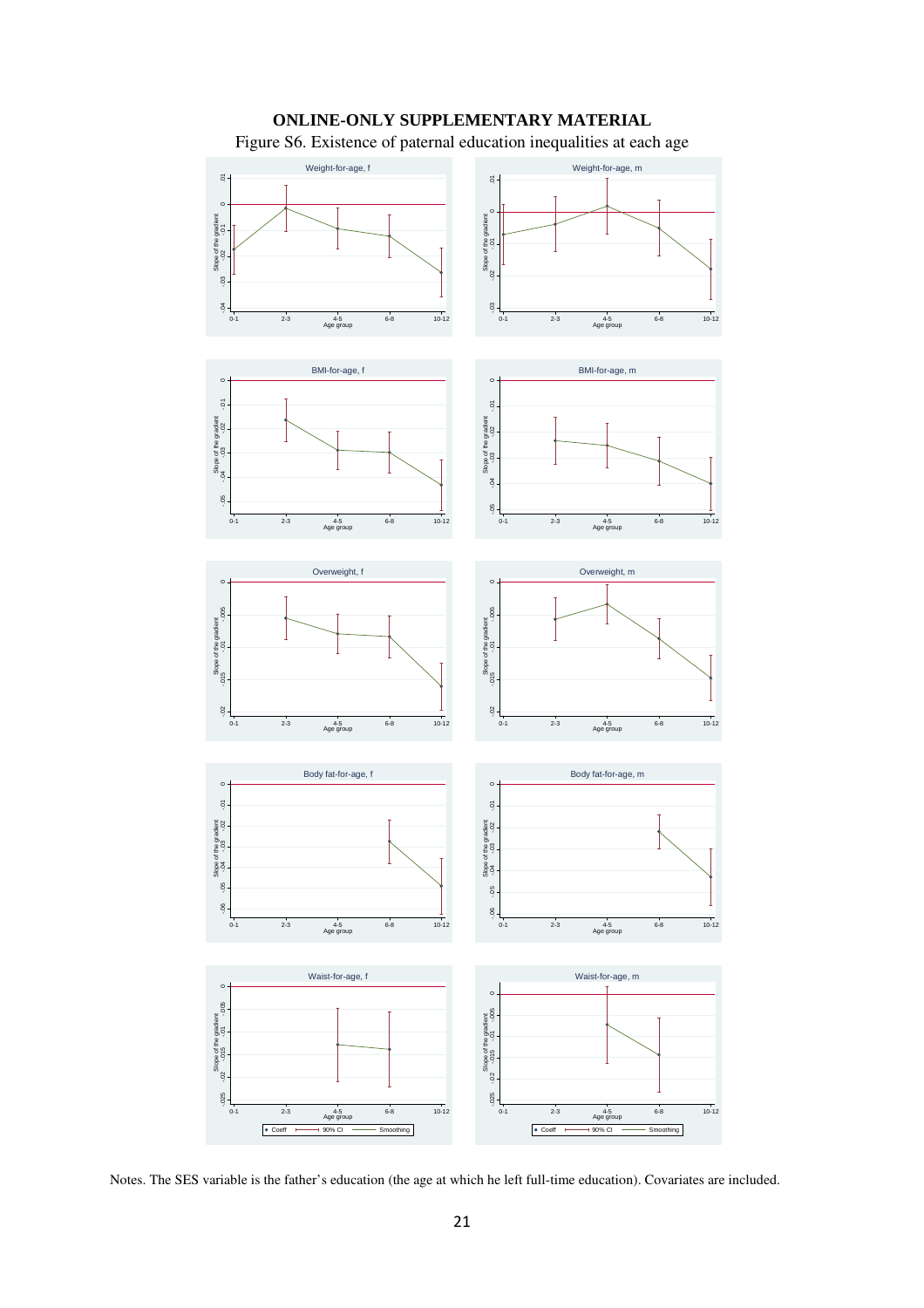#### **REFERENCES**

- 1. Brophy S, Cooksey R, Gravenor MB, Mistry R, Thomas N, Lyons RA, Williams R. Risk factors for childhood obesity at age 5: Analysis of the Millennium Cohort Study. *BMC Public Health*. 2009;9:467.
- 2. Costa-Font J, Gil J. Intergenerational and socioeconomic gradients of child obesity. *Soc Sci Med*. 2013;93:29-37.
- 3. Hawkins SS, Cole TJ, Law C. The Millenium Cohort Study Child Health Group. Maternal employment and early childhood overweight: Findings from the UK Millenium Cohort Study. *Int J Obes*. 2008;32:30-38.
- 4. Lifestyles Statistics Team. *National Child Measurement Programme: England, 2014/15 School Year*. London; 2015.
- 5. Ng Fat L. Children's body mass index, overweight and obesity. In: *HSE 2014*. London: Health and Social Care Information; 2015.
- 6. Apouey BH, Geoffard P-Y. Le gradient et la transmission intergénérationnelle de la santé pendant l'enfance. *Economie et Statistique*. 2015;475-476:113-133.
- 7. West P. Health inequalities in the early years: Is there equalisation in youth? *Soc Sci Med*. 1997;44(6):833-858.
- 8. West P, Sweeting H. Evidence on equalisation in health in youth from the West of Scotland. *Soc Sci Med*. 2004;59(1):13-27.
- 9. Howe LD, Lawlor DA, Propper C. Trajectories of socioeconomic inequalities in health, behaviours and academic achievement across childhood and adolescence. *J Epidemiol Community Health*. 2013;67:358-364.
- 10. Apouey BH, Geoffard P-Y. Parents' education and child body weight in France: The trajectory of the gradient in the early years. *Econ Hum Biol*. 2016;20:70-89.
- 11. Murasko JE. Socioeconomic status, height, and child obesity. *Econ Hum Biol*. 2009;7(3):376-386.
- 12. Murasko JE. Associations between household income, height, and BMI in contemporary US schoolchildren. *Econ Hum Biol*. 2013;11:185-196.
- 13. Baum II CL, Ruhm CJ. Age, socioeconomic status and obesity growth. *J Health Econ*. 2009;28:635-648.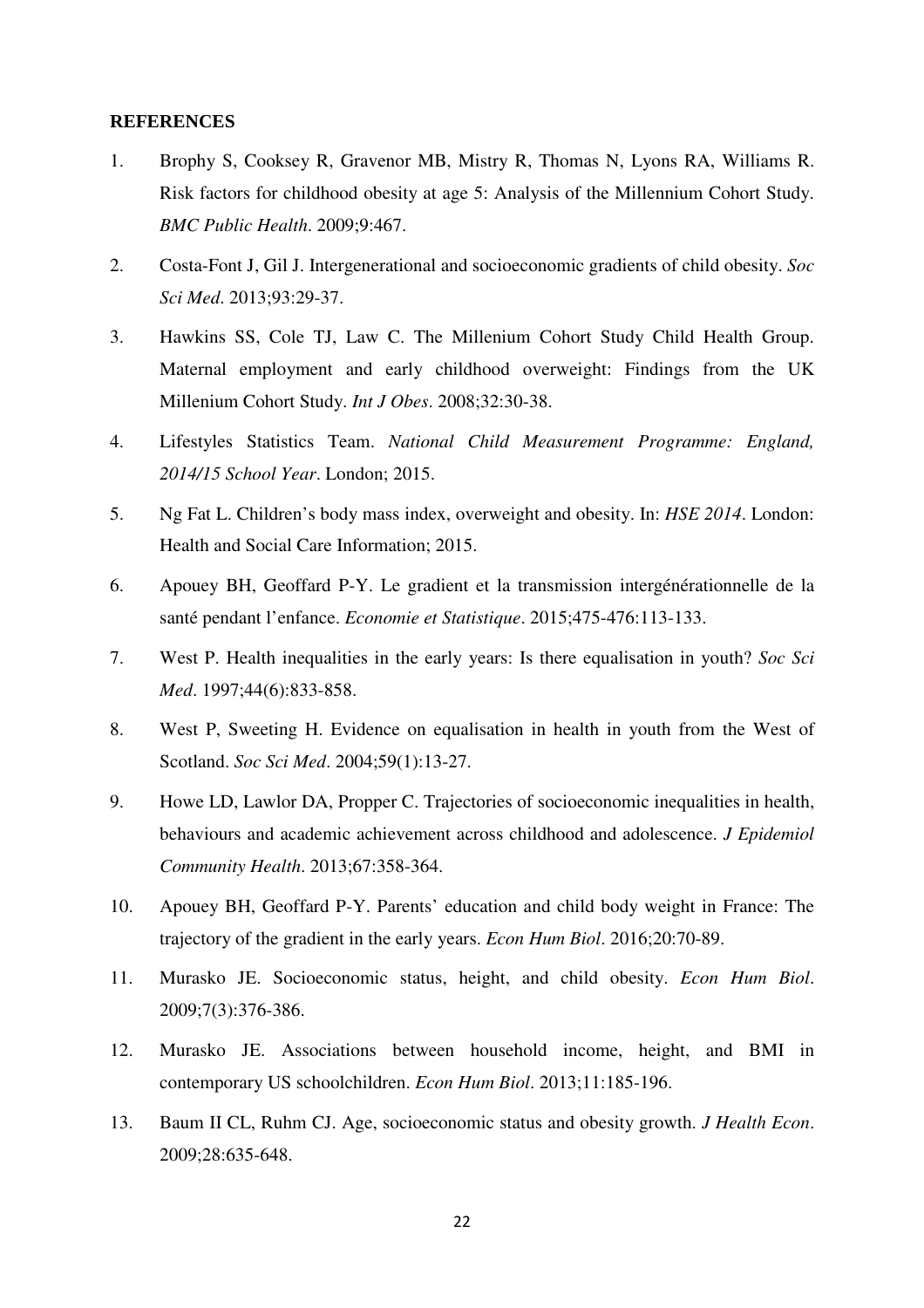- 14. Dex S, Joshi H. *Children of the 21st Century: From Birth to Nine Months*. Bristol: Policy Press; 2005.
- 15. Vidmar SI, Cole TJ, Pan H. Standardizing anthropometric measures in children and adolescents with functions egen: Update. *Stata J*. 2013;13(2):366-378.
- 16. Case A, Lubotsky D, Paxson C. Economic status and health in childhood: The origins of the gradient. *Am Econ Rev*. 2002;92(5):1308-1334.
- 17. Case A, Paxson C, Vogl T. Socioeconomic status and health in childhood: A comment on Chen, Martin and Matthews,"Socioeconomic status and health: Do gradients differ within childhood and adolescence?"(62: 9, 2006, 2161–2170). *Soc Sci Med*. 2007;64(4):757-761.
- 18. Currie J, Stabile M. Socioeconomic status and child health: Why is the relationship stronger for older children? *Am Econ Rev*. 2003;93(5):1813-1823.
- 19. Apouey BH, Geoffard P-Y. Child health and access to health care in France: Evidence on the role of family income. *Revue d'Epidémiologie et de Santé Publique*. 2014;62(3):179-190.
- 20. Apouey B, Geoffard P-Y. Family income and child health in the UK. *J Health Econ*. 2013;22(4):715-727.
- 21. Propper C, Rigg J, Burgess S. Child health: Evidence on the roles of family income and maternal mental health from a UK birth cohort. *Health Econ*. 2007;16(11):1245-1269.
- 22. Case A, Lee D, Paxson C. The income gradient in children's health: A comment on Currie, Shields and Wheatley Price. *J Health Econ*. 2008;27(3):801-807.
- 23. Currie A, Shields MA, Price SW. The child health/family income gradient: Evidence from England. *J Health Econ*. 2007;26(2):213-232.
- 24. Pearce A. Will policies in the early years reduce inequalities in health? A synthesis to inform policy. Ph.D. thesis. University College London. 2011.
- 25. Kuehnle D. The causal effect of family income on child health in the UK. *J Health Econ*. 2014;36:137-150.
- 26. Griffiths LJ, Sera F, Cortina-Borja M, Law C, Ness A, Dezateux C. Objectively measured physical activity and sedentary time: Cross-sectional and prospective associations with adiposity in the Millennium Cohort Study. *BMJ Open*. 2016;6:e010366.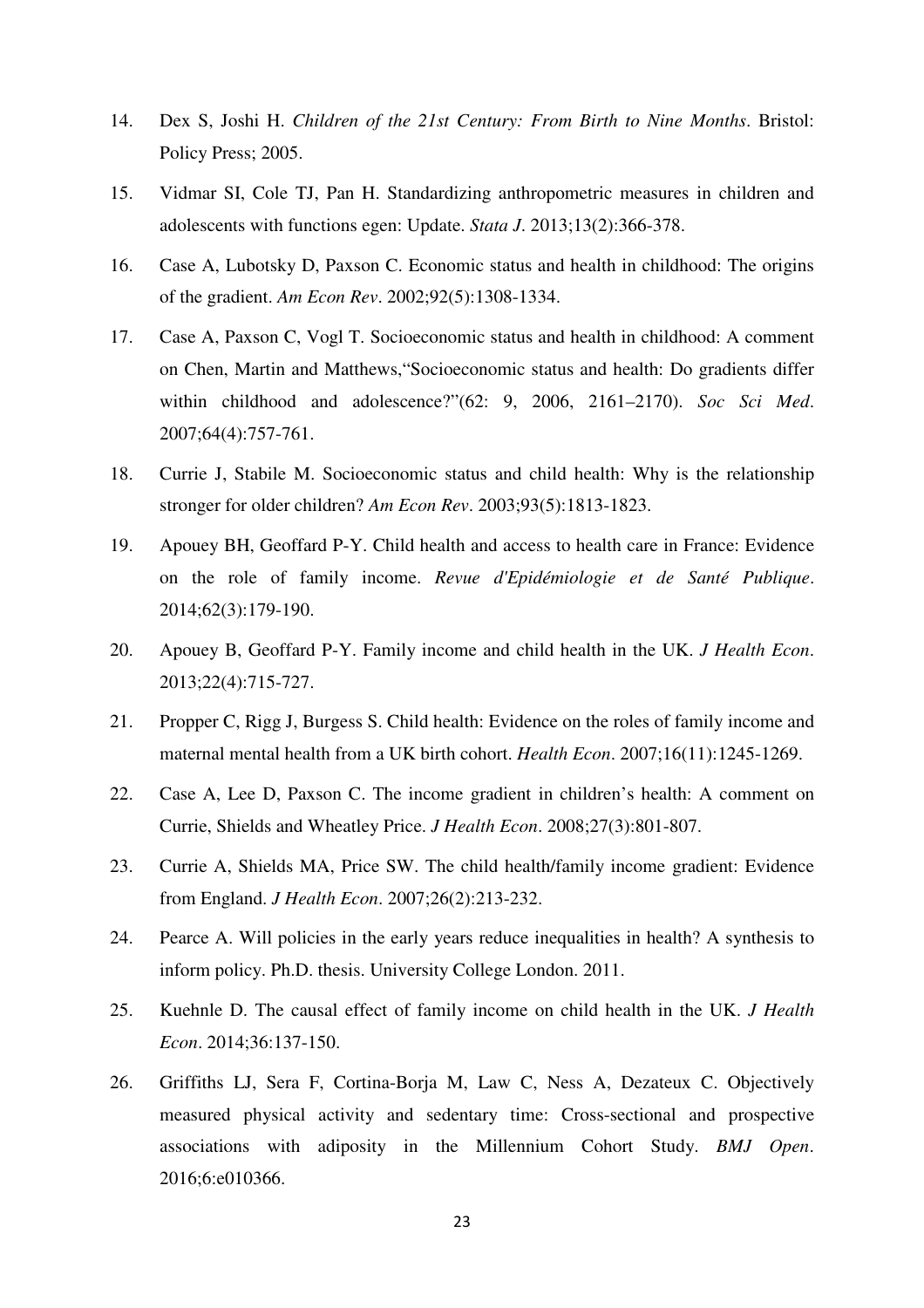- 27. Ambrosini GL, Emmett PM, Northstone K, Howe LD, Tilling K, Jebb SA. Identification of a dietary pattern prospectively associated with increased adiposity during childhood and adolescence. *Int J Obes*. 2012;36:1299-1305.
- 28. Williams AJ, Henley WE, Williams CA, Hurst AJ, Logan S, Wyatt KM. Systematic review and meta-analysis of the association between childhood overweight and obesity and primary school diet and physical activity policies. *International J Behav Nutr Phys Act*. 2013;10(101).
- 29. Biehl A, Hovengen R, Grøholt E-K, Hjelmesæth J, Strand BH, Meyer HE. Parental marital status and childhood overweight and obesity in Norway: A nationally representative cross-sectional study. *BMJ Open*. 2014;4:e004502.
- 30. Halliday JA, Palma CL, Mellor D, Green J, Renzaho AM. The relationship between family functioning and child and adolescent overweight and obesity: A systematic review. *Int J Obes*. 2014;38(4):480-493.
- 31. Van Rossem L, Hafkamp-de Groen E, Jaddoe VW, Hofman A, Mackenbach JP, Raat H. The role of early life factors in the development of ethnic differences in growth and overweight in preschool children: A prospective birth cohort. *BMC Public Health*. 2014;14:722.
- 32. O'Dea JA. Gender, ethnicity, culture and social class influences on childhood obesity among Australian schoolchildren: Implications for treatment, prevention and community education. *Health Soc Care Community*. 2008;16(3):282-290.
- 33. O'Dea JA, Dibley MJ. Prevalence of obesity, overweight and thinness in Australian children and adolescents by socioeconomic status and ethnic/cultural group in 2006 and 2012. *Int J Public Health*. 2014;59(5):819-828.
- 34. Danielzik S, Czerwinski-Mast, M. Langnäse K, Dilba B, Müller MJ. Parental overweight, socioeconomic status and high birth weight are the major determinants of overweight and obesity in 5-7 y-old children: Baseline data of the Kiel Obesity Prevention Study (KOPS). *Int J Obes Metab Disord*. 2004;28(11):1494-1502.
- 35. Chari R, Warsh J, Ketterer T, Hossain J, Sharif I. Association between health literacy and child and adolescent obesity. *Patient Educ Couns*. 2014;94(1):61-66.
- 36. Dallacker M, Hertwig R, Peters E, Mata J. Lower parental numeracy is associated with children being under- and overweight. *Soc Sci Med*. 2016;161:126-133.